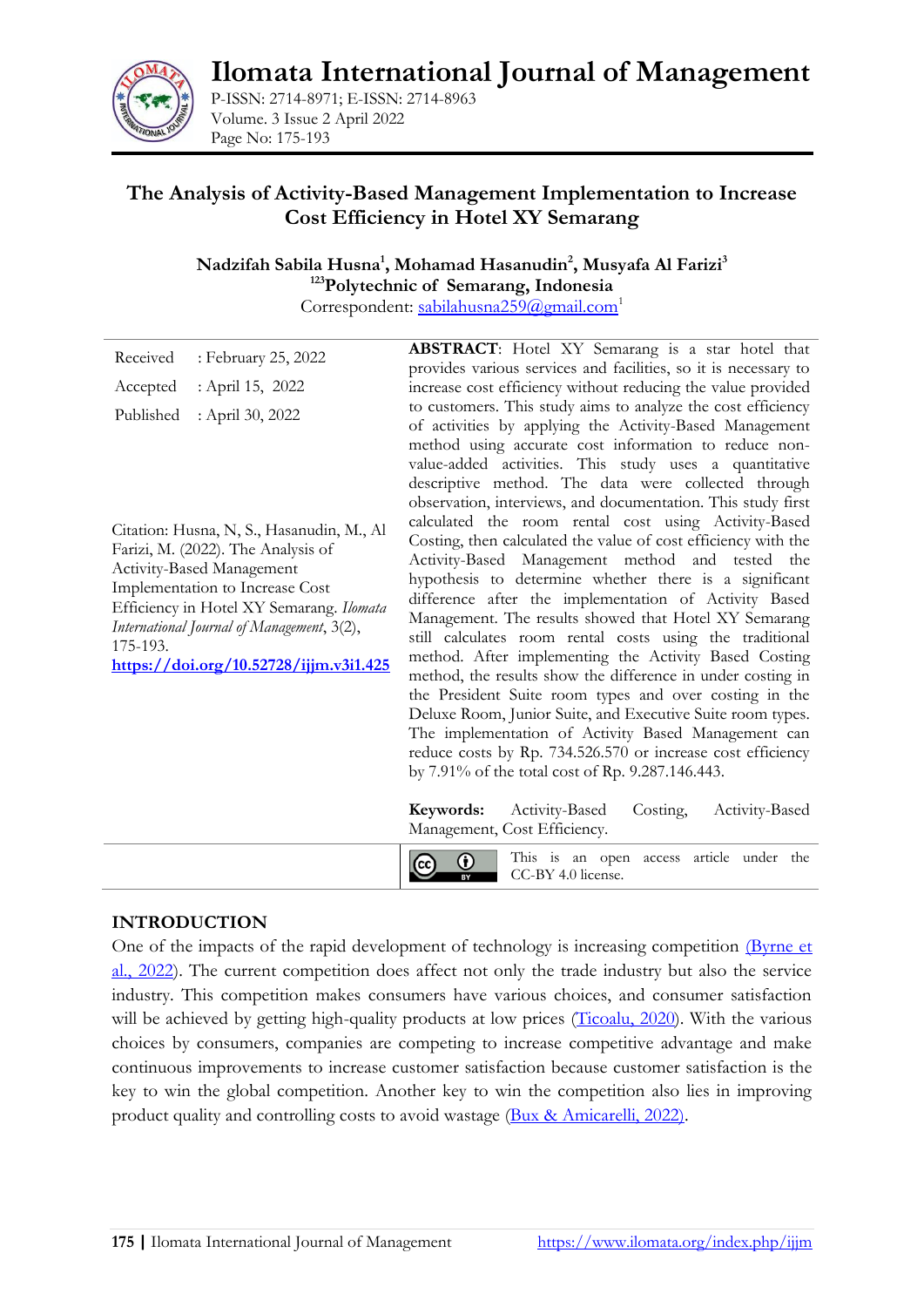#### **The Analysis of Activity-Based Management Implementation to Increase Cost Efficiency in Hotel XY Semarang**  Husna, Hasanudin and Al Farizi

One thing that must be considered by company management is how to increase profits by spending costs as efficiently as possible to reduce wasted costs [\(Zhao et al., 2022\)](#page-18-0). Therefore, management must make decisions by determining methods to increase efficiency in production activities to obtain the expected profit and increase value for customers [\(Fraiman, 2022\)](#page-16-2). There are still many business environments that use conventional cost accounting methods, where conventional cost methods only provide information about how much costs or resources have been spent, for what costs or resources were spent. It causes the determination of the cost of production to experience problems under costing or over costing [\(Fatimah & Santoso, 2020\)](#page-16-3).

Activity-Based Management (ABM) is a concept that can be applied to reach a meeting point between improving quality and value for customers. The integrated management control system from ABM has two integrated dimensions: the cost dimension and the process dimension [\(Mowen et al., 2017\)](#page-17-1) . The cost dimension improves the accuracy of cost assignments obtained from cost information about activities, resources, products, and customers [\(Schneider et al.,](#page-17-2)  [2022\)](#page-17-2). The process dimension provides information regarding the analysis of the chain of production activities from raw materials to the hands of consumers, namely what activities are carried out, why these activities must be carried out, when is the right time to carry out these activities, then how an activity should be carried out with an orientation to reduce costs [\(Burritt](#page-16-4)  [& Christ, 2021\)](#page-16-4).

Activity-Based Management (ABM) uses information obtained from Activity-Based Costing (ABC) to make improvements in a company. Activity-Based Costing (ABC) is an appropriate method because it causes cause and effect between cost drivers and activities [\(Yang et al., 2020\).](#page-17-3) The basis of using the ABC method is the product or service performed by the activity, and the required activity uses the resources that cause costs. Then resources are allocated to activities to be assigned to cost objects based on their usage [\(Carter & Usry, 2015;](#page-16-5) [Li et al., 2020\)](#page-17-4).

One of the service industries is hotel business. Perhimpunan Hotel dan Restoran Indonesia (PHRI) the City of Semarang indicates that hotel competition in Semarang is getting tougher, along with the increasing number of star hotels that continue to emerge. Based on data from Badan Pusat Statistik the City of Semarang, the number of star hotels currently reaches 80 hotels, with details of 16 1-star hotels, 22 2- star hotels, 19 3-star hotels, 19 4-star hotels, and 4 5-star hotels.

The advantages and potential of implementing Activity-Based Management should be utilized by Hotel XY, a star hotel in Semarang built with a vision to become a company with sales and profitability in the Central Java hospitality industry by prioritizing excellent service. This vision shows a solid commitment to provide the best service to every guest to have a memorable experience while staying at the hotel. Therefore, many activities need to be carried out in serving guests so that the costs incurred are also getting more significant.

Based on interviews conducted with the Front Office employee, Hotel XY Semarang still uses a room rental cost calculation system based on the traditional method. It is based on estimated expenses such as guest supplies, chemicals, salary, electricity, and water costs. All of these costs are also adjusted to the occupancy rate of each room type. The occupancy rate for Deluxe Room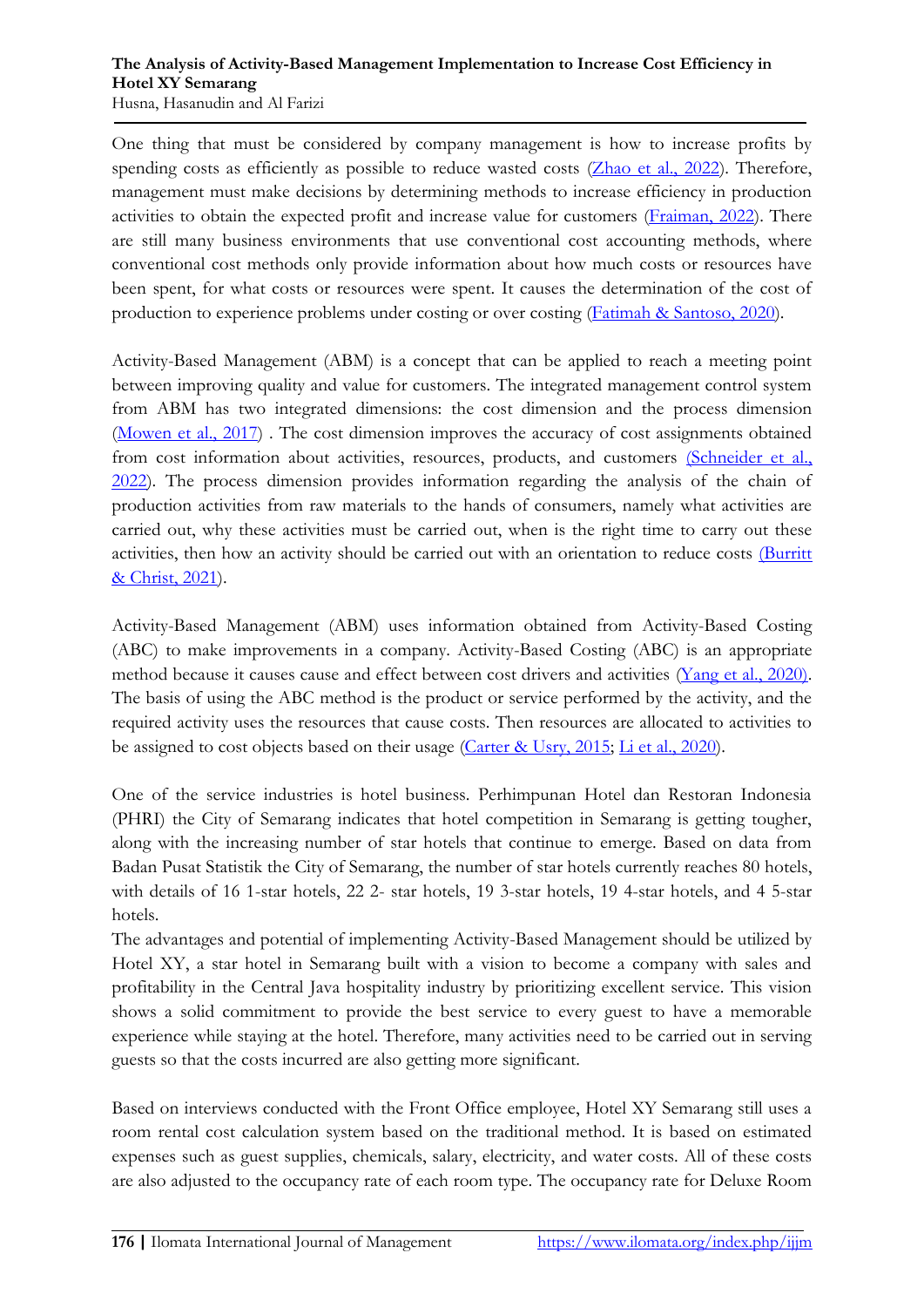is 35,87%, Junior Suite is 25,32%, Executive Suite is 22,04%, and President Suite is 6,28%. After obtaining the total cost of each type of room, the total cost is divided by one type of cost driver, namely the number of rooms available, so that the room rental cost can be obtained. This traditional method is calculated without paying attention to activities that trigger costs so that the assignment of costs becomes less precise. Therefore, Hotel XY had to decide on room rental costs and reduce non-value-added costs. To determine a more accurate room rental cost, Hotel XY can apply Activity- Based Costing. To analyze value-added and non-value-added activities, Hotel XY can implement Activity-Based Management.

This research aims to analyze the application of the Activity-Based Costing method in determining room rental cost at Hotel XY, to calculate the value of cost efficiency for room service activities at Hotel XY, and to analyze the efficiency of activity costs at Hotel XY using the Activity-Based Management method as suggestions or recommendations for the hotel.

### **METHOD**

#### 1. Cost Concept

Cost is an exchange rate, expenditure, or sacrifice made to guarantee the acquisition of benefits [\(Carter & Usry, 2015;](#page-16-5) [Kanda, 2021\)](#page-17-5). Costs are cash or cash equivalent values sacrificed to obtain goods or services expected to provide current or future benefits for the organization [\(Mowen et al., 2017\).](#page-17-1)

Based on the definition above, it can be concluded that the cost is a sacrifice of economic resources to obtain goods or services measured in units of money, which is expected to provide benefits both now and in the future for an organization.

### 2. Cost of Good Sold

Cost of good solds are also known as production cost. Production costs are the total costs incurred to produce a good or service expressed in units of money, consisting of direct material costs, direct labour costs, and factory overhead costs ([İncekara, 2022](#page-16-6)). Production costs are the sum of three cost elements: direct materials, direct labour, and factory overhead (Carter & Usry, [2015\)](#page-16-5).The cost of production reflects the total cost of goods completed during the current period [\(Mowen et al., 2017\)](#page-17-1).

### 3. Cost of Production using Traditional Method

Traditional costing is characterized by the exclusive use of measures related to the size of the volume or unit level as a basis for allocating overhead to output [\(Carter & Usry, 2015\)](#page-16-5). Therefore, the traditional method is also called a unit-based system. Traditional systems began to be felt no longer able to produce authentic products in technology development (da Silva [Stefano et al., 2022\)](#page-16-7). Traditional cost accounting systems focus on emphasizing the objectives that determine production costs [\(Aprillia et al., 2017\)](#page-16-8). As a result, the system provides very little information to achieve an edge in global competition. Traditional accounting systems for overhead costs focus too much on the distribution and allocation of overhead costs rather than reducing waste and eliminating non-value-added activities. Traditional cost accounting systems do not reflect cost causes because they often assume that costs are caused by a single factor, such as product volume or direct labour hours [\(Koolmees et al., 2021\)](#page-17-6).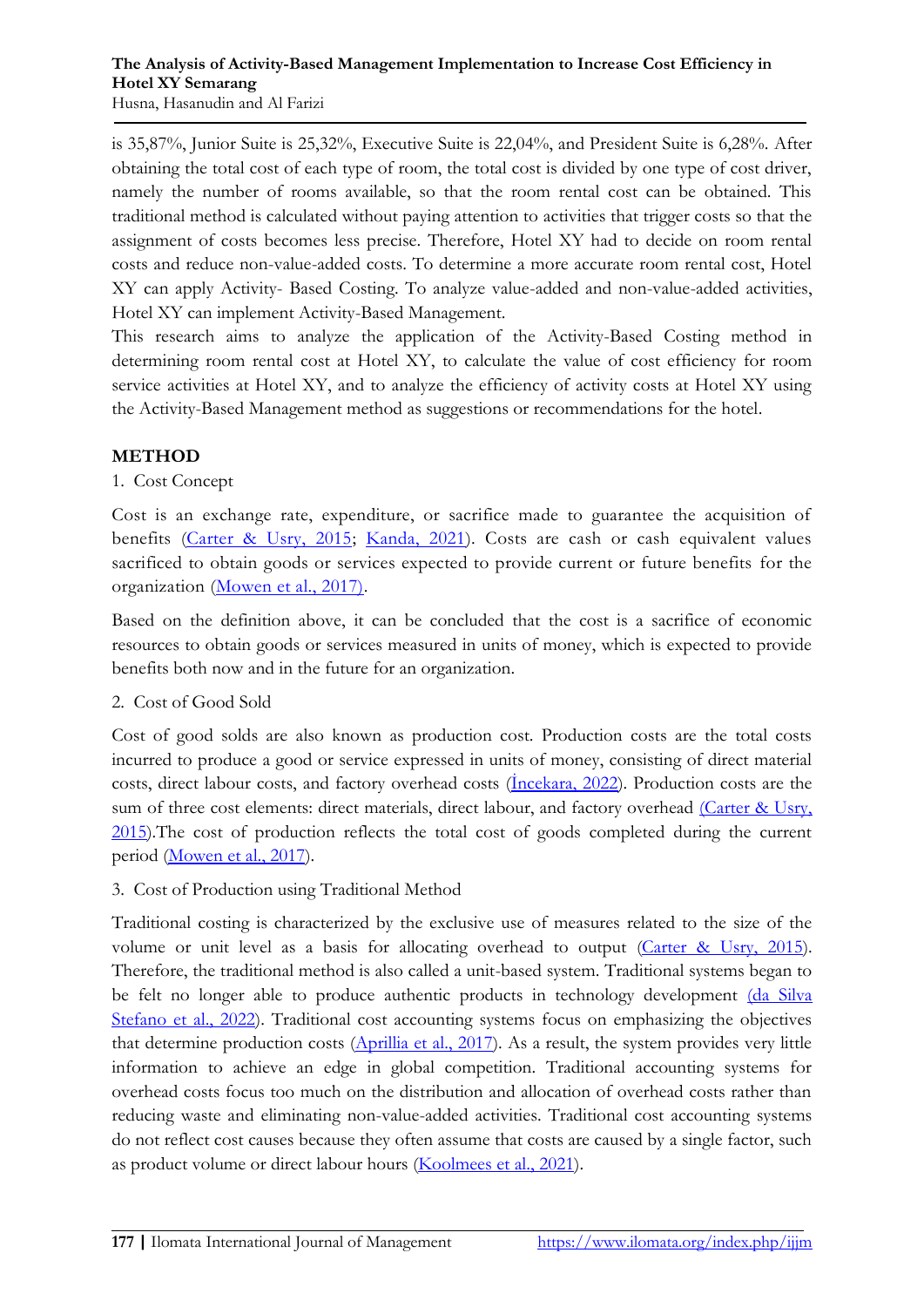#### 4. Activity-Based Costing

Activity-Based Costing assigns factory overhead costs to cost objects such as products or services by identifying resources and activities and their costs and the amount needed to produce output [\(Greenberg & Wilner, 2015\)](#page-16-9). Activity-based costing systems trace costs to activities, then to products [\(Mowen et al., 2017\).](#page-17-1)

Based on some of the definitions above, it can be concluded that Activity-Based Costing is a costing approach that assigns resource costs to cost objects such as products, services, or customers based on the activities performed for these cost objects.

5. Activity-Based Management

Activity-Based Management is a system- wide integrated approach focused on increasing value for customers and resulting profits. Activity-Based Management emphasizes the Determination of Activity- Based Costing (ABC) and process analysis [\(Wang & Wan, 2020\)](#page-17-7).

Activity-Based Management manages resources and activities to increase the value of products or services for customers and increase competition and company profitability [\(Ibrahim et al., 2021\).](#page-16-10)

Based on the definitions above, it can be concluded that Activity-Based Management manages resources and activities to increase the value of products or services for customers and increase the value received by customers (customer value). It also increases profits for achieving organizational goals through a continuous improvement process [\(Jasinski et al., 2015\)](#page-17-8).

- 6. Value-Added Activity Analysis, an activity can be called a value- added activity if it meets several requirements [\(Mowen et al., 2017\)](#page-17-1):
	- 1. The activity causes a state change.
	- 2. State changes cannot be achieved with previous activities.
	- 3. This activity allows other activities to be carried out.

Eliminating activities that provide little or no added value to customers will reduce resource consumption and allow companies to focus on activities that increase customer satisfaction [\(Koolmees et al., 2021\).](#page-17-6)

7. Cost Reduction

Cost Reduction is a set of activities designed to change operating methods to achieve lower cost standards. Activity analysis for cost reduction is carried out by [\(Mowen et al., 2017\)](#page-17-1):

1) Activity Elimination

Focusing on non-value-added activities can achieve cost reductions. After identifying non-value-added activities, these activities are eliminated.

2) Activity Selection

The selection of different sets of activities is due to different competitive strategies.

- 3) Activity Reduction Reduction of activities that can reduce time and resources to increase activity efficiency or increase non-value added activities until they can be eliminated.
- 4) Activity Sharing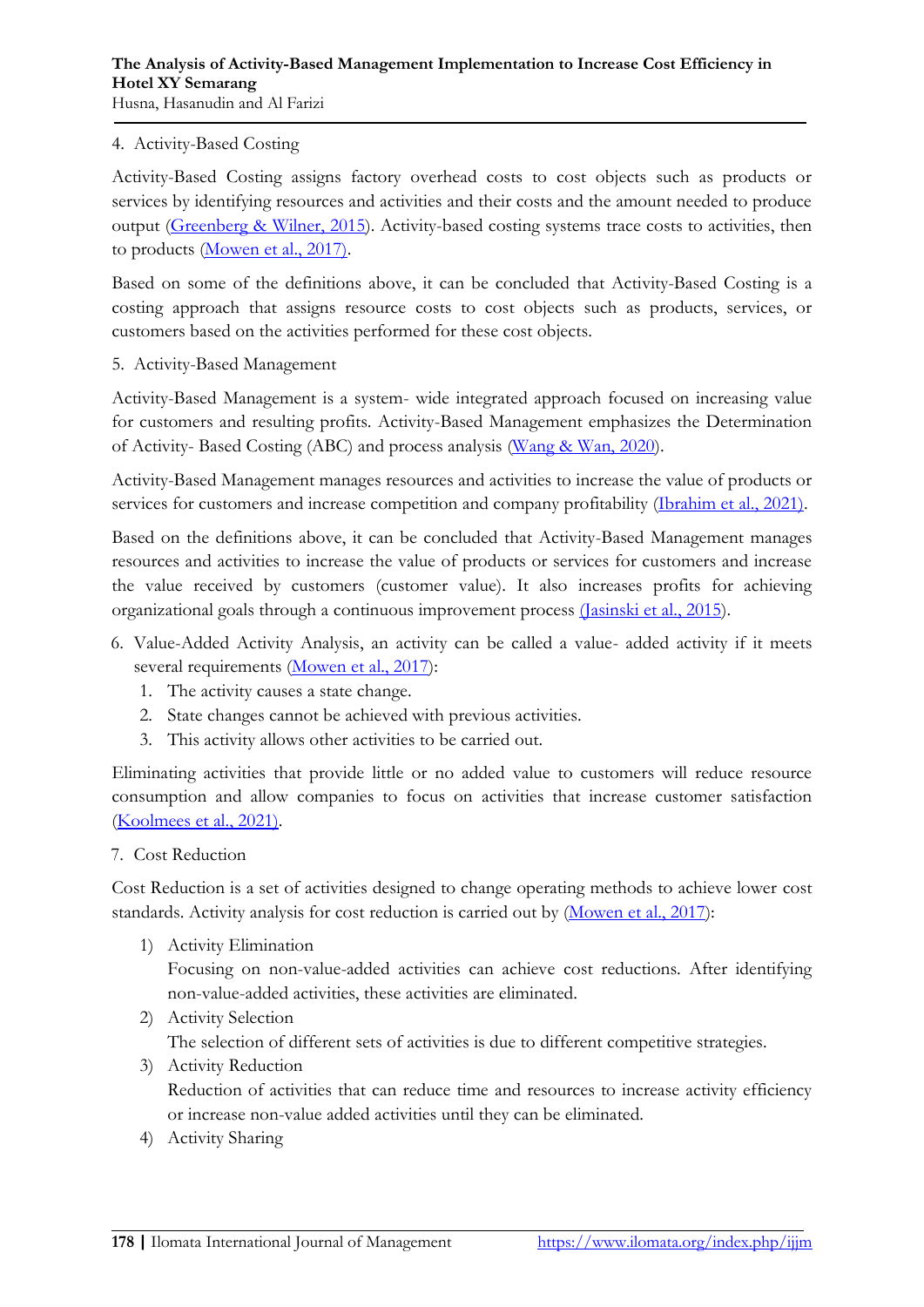The division of activities can increase the efficiency of activities by using economies of scale. In particular, it is disclosed that the number of cost drivers can be increased without increasing the total cost of the activity itself.

#### 8. Cost Efficiency

Cost efficiency is how resources (inputs) are correctly used without wasting costs in the production process to produce output [\(Parker & Schmitz, 2022\)](#page-17-9). Cost efficiency can be interpreted as the actual production costs are used as well as possible, namely whether the actual costs have been implemented through a standard cost system that has been set [\(Azevedo et al.,](#page-16-11)  [2022;](#page-16-11) [Piran et al., 2021\)](#page-17-10).

By applying the Activity-Based Management method, companies can control activities through activity analysis to identify value- added and non-value-added activities. Non-value-added activities can be reduced because they add unnecessary costs ([D'Onza et al., 2016](#page-16-12); Dunant et al., [2019\)](#page-16-13). A company's accounting system must distinguish between value-added and non- valueadded costs to motivate managers to control non-value-added costs. This cost control will lead to the loss of cost wastage so that production cost efficiency will be achieved (Azevedo et al., [2022;](#page-16-11) [Burritt & Christ, 2021\)](#page-16-4).

#### Research Hypothesis

H0: There is no significant difference between activity costs before and after the implementation of Activity-Based Management.

H1: There is a significant difference between activity costs before and after the implementation of Activity-Based Management.

### Research Methodology

This research is a quantitative descriptive study with a comparative analysis approach. The types of data used in this research are as follows:

- 1. Qualitative data, in the form of an overview of the profile of Hotel XY Semarang. This qualitative data is presented in a historical description and organizational structure of Hotel XY Semarang [\(Creswell, 2017;](#page-16-14) [Sugiyono, 2019\)](#page-17-11).
- 2. Quantitative Data, in the form of a report on expenses for Hotel XY Semarang in 2020. Quantitative data is data in the form of numbers [\(Creswell, 2017;](#page-16-14) [Sugiyono, 2019\)](#page-17-11).

Sources of data used in this research are:

- 1) Primary data are the results of direct interviews with the Head of each Department of Hotel XY Semarang and direct observations of hotel service activities.
- 2) Secondary data was obtained indirectly through intermediary media, namely financial data from the Accounting Department and Hotel XY Semarang profiles, such as hotel history, vision and mission, and organizational structure.

The data collection methods in this research are (1) observation to see a description of the company's activities, (2) interviews conducted with the Head of each Department to obtain more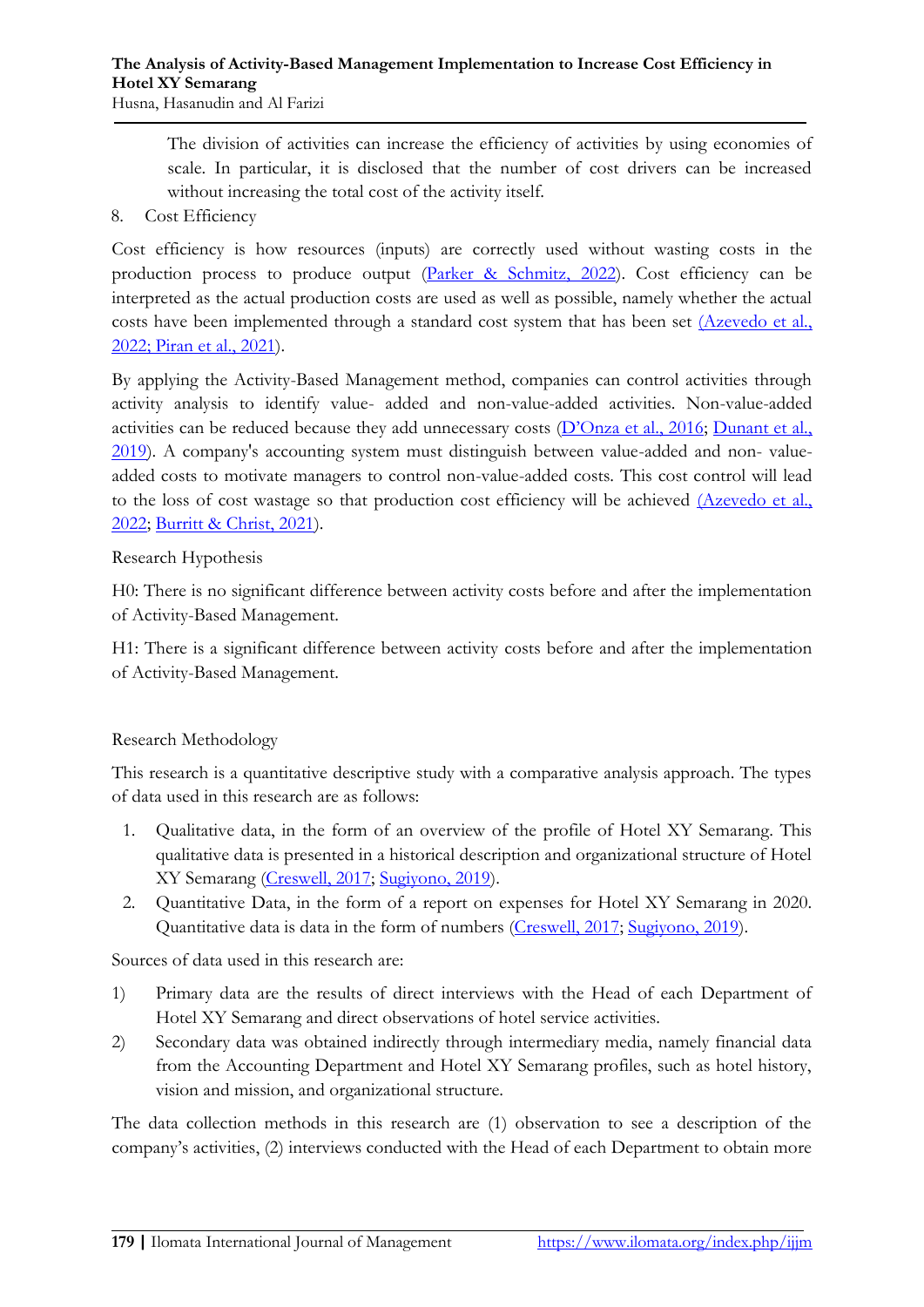information about activities carried out and expenses, and (3) documentation data in this research are company profile and expenses report [\(Moon et al., 2022\)](#page-17-12).

To analyze data, first comparing the room rental cost according to Hotel XY with the ABC method, then calculating cost efficiency, and the last step is testing the hypothesis

### **RESULTS AND DISCUSSION**

1. Identify the Room Rental Cost using the Traditional Method according to Hotel XY Semarang

Based on interviews conducted with the Front Office employee, Hotel XY Semarang still uses the traditional method in determining the room rental cost. This room rental cost calculation is based on estimated expenses such as guest supplies, chemicals, salary, electricity, and water costs. All of these costs are also adjusted to the occupancy rate of each room type. The occupancy rate for Deluxe Room is 35,87%, Junior Suite is 25,32%, Executive Suite is 22,04%, and President Suite is 6,28%. After obtaining the total cost of each type of room, the total cost is divided by one type of cost driver, namely the number of rooms available, so that the room rental cost can be obtained.

2. Calculation of the Room Rental Cost using Activity-Based Costing Method

Before calculating the room rental cost, the first step is identifying what activities carried out in the services of Hotel XY Semarang, especially in hotel room rentals. Existing activities include payment of employee salaries, use of rooms, marketing, water use, electricity use, provision of breakfast, repair and maintenance, laundry, administration and public service, use of buildings and facilities, and payment of land and building taxes. After all activities are identified, the following is the cost sources contained in the room rental services at Hotel XY Semarang.

| $\rm No$ | Cost Element                       | Activity Type                            | Amount (Rp)   |
|----------|------------------------------------|------------------------------------------|---------------|
| 1        | <b>Employee Salary Cost</b>        | Employee salary payment                  | 1.328.699.419 |
| 2        | Room Cost                          | Room use                                 | 644.288.604   |
| 3        | <b>Breakfast Cost</b>              | Giving breakfast                         | 1.213.400.575 |
| 4        | Water Cost                         | Water usage                              | 539.133.000   |
| 5        | <b>Electricity Cost</b>            | Electricity consumption                  | 1.493.511.025 |
| 6        | Laundry Cost                       | Laundry activity                         | 498.072.970   |
| 7        | Administration and General<br>Cost | Administration and General<br>Activities | 455.905.396   |
| 8        | Marketing Cost                     | Marketing Activities                     | 393.895.150   |
| 9        | Repair and Maintenance Cost        | Repair and Maintenance                   | 575.727.726   |
| 10       | <b>Building Depreciation Cost</b>  | Building shrinkage                       | 1.036.024.520 |
| 11       | Facility Depreciation Cost         | Depreciation of facilities               | 677.821.391   |
| 12       | Land and Building Tax Cost         | Payment of land and building<br>tax      | 430.666.667   |
|          | <b>TOTAL</b>                       |                                          | 9.287.146.443 |

Table 1. Actual Costs Used in Room Rental Activities at Hotel XY Semarang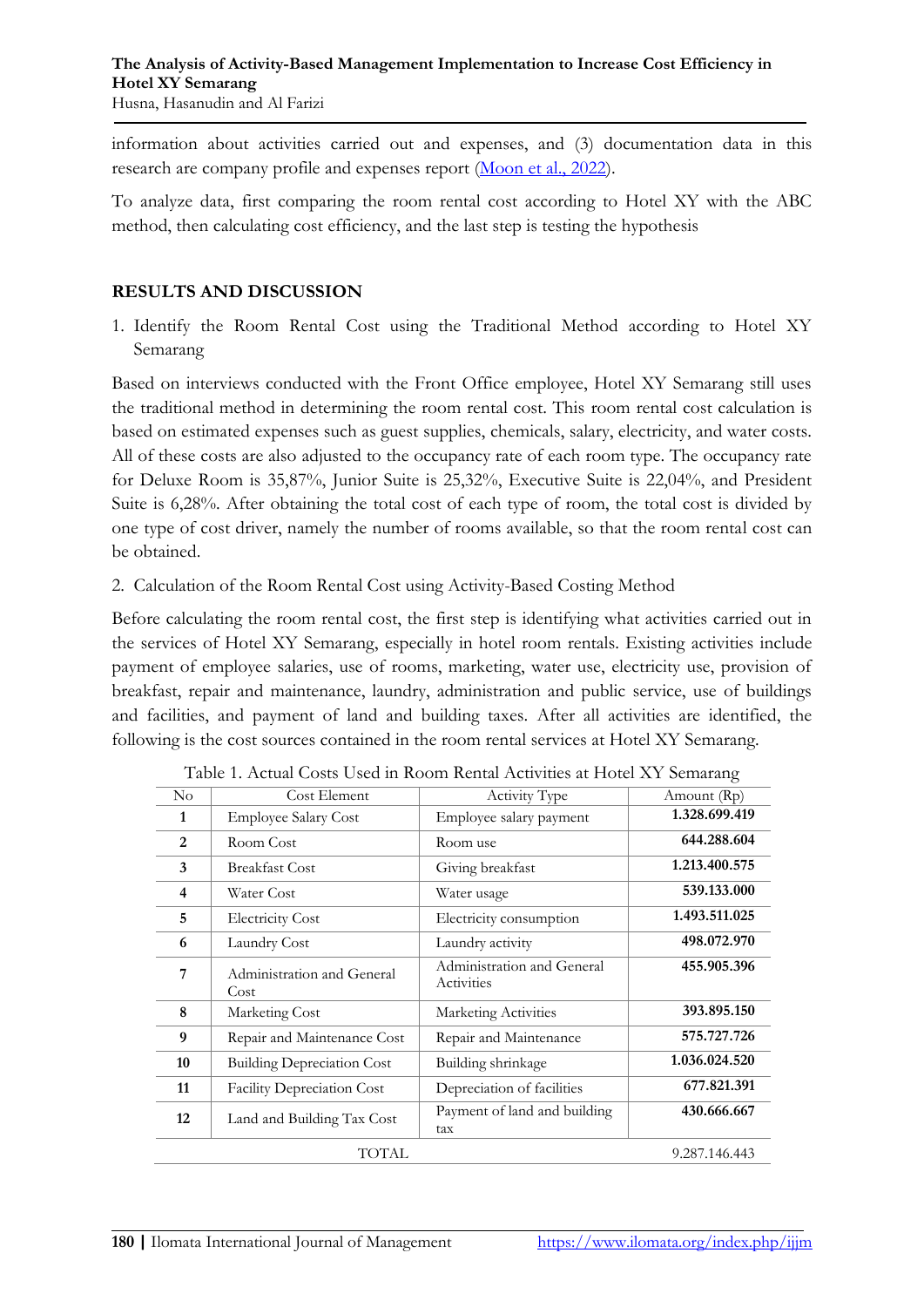Source: Processed secondary data, 2021

After identifying activities also relating costs to related activities, the next step is to determine the cost drivers for each activity. The goal is to find out what is the cause or driver of a cost that can occur. The cost drivers used in this research are the number of room used, the number of guests staying, KWh, m3, room size (m2), and employee's working hours.

After knowing the cost driver of each activity, the fourth step is to determine homogeneous cost pools. Various costs are classified into homogeneous cost groups. Each group consists of costs that depend on one cost driver.

The fifth step is to determine the ABC rate of each activity group. ABC rate is the rate of overhead costs per unit cost driver calculated for a group of activities. ABC rate is calculated using the following formula.

After knowing the ABC rate of each activity group, the next step is to assign costs to cost objects based on the consumption of their activities. The formula for charging the costs is as follows.

After knowing the results of the calculations using the ABC method, then a comparison can be made to determine the difference between the traditional method according to the hotel and using the ABC method.

Based on the calculations, there are differences in the room rental cost using the Activity Based Costing method and the room rental cost according to Hotel XY Semarang for each type of room, Deluxe Room, Junior Suite, Executive Suite, and President Suite. It can be seen in the Table 2 that the basic price according to Hotel XY Semarang for the Deluxe Room type, Junior Suite, and Executive Suite higher or over costing by Rp 80.576, Rp 210.298, and Rp 164.290, respectively, from the room rental cost using the ABC method. As for the type of room President Suite's basic price is lower or under costing Rp 243.488 of the room rental cost using the ABC method.

Table 2. Comparison of Room Rental Cost for Hotel XY Semarang in 2020

| Room<br>type          | Room rental<br>Room<br>cost<br>rental cost<br>Accordingto<br>with ABC<br>Hotel XY<br>Method<br>Semarang<br>(Rp)<br>(R<br>p) |         | Difference<br>(Rp)   | Differen<br>ce in<br>Percenta<br>ge | Information      |
|-----------------------|-----------------------------------------------------------------------------------------------------------------------------|---------|----------------------|-------------------------------------|------------------|
|                       |                                                                                                                             | (2)     | $(3) = (2)$ -<br>(1) |                                     |                  |
| <b>Deluxe</b><br>Room | 554.677                                                                                                                     | 635.253 | 80.576               | 12,68<br>$\%$                       | Over-<br>costing |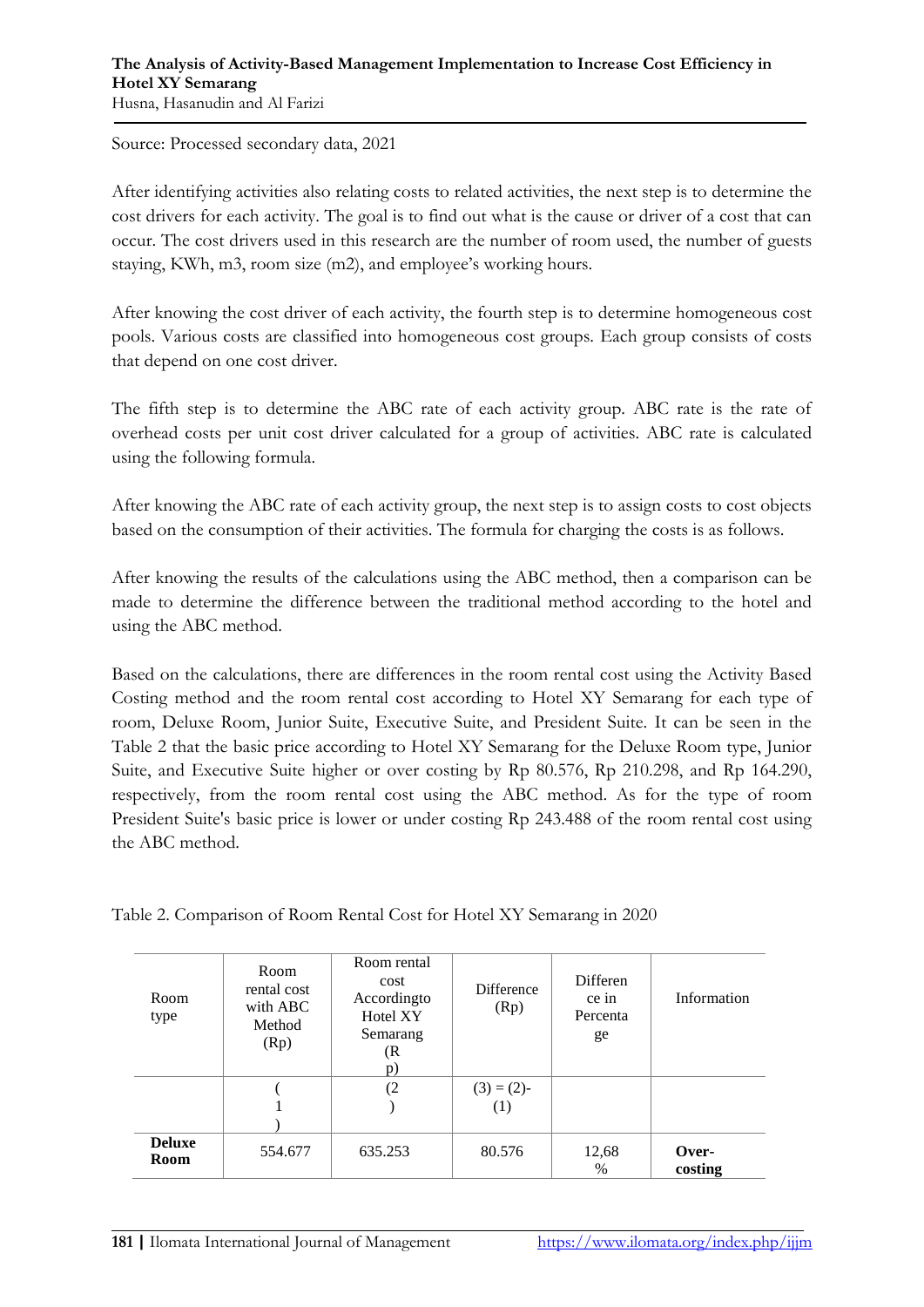| <b>Junior</b><br><b>Suite</b>        | 727.458   | 937.756   | 210.298   | 22,43<br>%             | Over-<br>costing        |
|--------------------------------------|-----------|-----------|-----------|------------------------|-------------------------|
| <b>Execut</b><br>ive<br><b>Suite</b> | 951.413   | 1.115.702 | 164.290   | 14,73<br>$\%$          | Over-<br>costing        |
| <b>Presid</b><br>ent<br><b>Suite</b> | 2.282.786 | 2.039.298 | (243.488) | 11,94<br>$\frac{0}{0}$ | <b>Under</b><br>costing |

Husna, Hasanudin and Al Farizi

Source: Processed data, 2021

The difference between under costing and over costing arise because Hotel XY Semarang determines the room rental cost using the traditional method. In the traditional method, costs are charged to only one type of cost driver, namely the number of rooms available. Many costs are not following the driver or the cost driver is not following the activity that causes these costs. For example, the cost of water should be traced based on m3, but in the traditional method, there is only one cost driver, namely the number of rooms available, causing cost distortions because the costing is not appropriate.

In contrast to the Activity-Based Costing method, costs are assigned to each product on many cost drivers that vary according to activity consumption. Costs arising from each activity are allocated appropriately based on activity consumption, such as the number of rooms used, number of guests staying, room size, employee working hours, KWh, and m3. The room rental cost is determined following the costs incurred issued and activities performed.

Types of rooms with fewer facilities according to the Activity-Based Costing method, the room rental cost is lower, so the traditional price indicates over costing. On the other hand, the room rental cost using the ABC method is higher for the type of room with more facilities, so the traditional price indicates under costing.

The results of this Activity-Based Costing calculation can be refined by implementing Activity-Based Management (ABM), which aims to reduce waste and streamline the costs of each activity.

3. The Application of Activity-Based Management (ABM) in Hotel XY Semarang

The activities that exist at Hotel XY must be traced first so that the existing costs can be identified. Activities that occur in Hotel XY room rental services :

- 1. Reservation call book and blocking
- 2. Check-in and check-out administration
- 3. Deposit reservations
- 4. Room numbering block
- 5. Manage bill and payment
- 6. Reservation confirmation
- 7. Set the number of rooms occupied
- 8. Supervise Front Office
- 9. Handle guest problems/complaints
- 10. Open the guest car door
- 11. Carry guest bags and escort guests to the room
- 12. Provide information to guests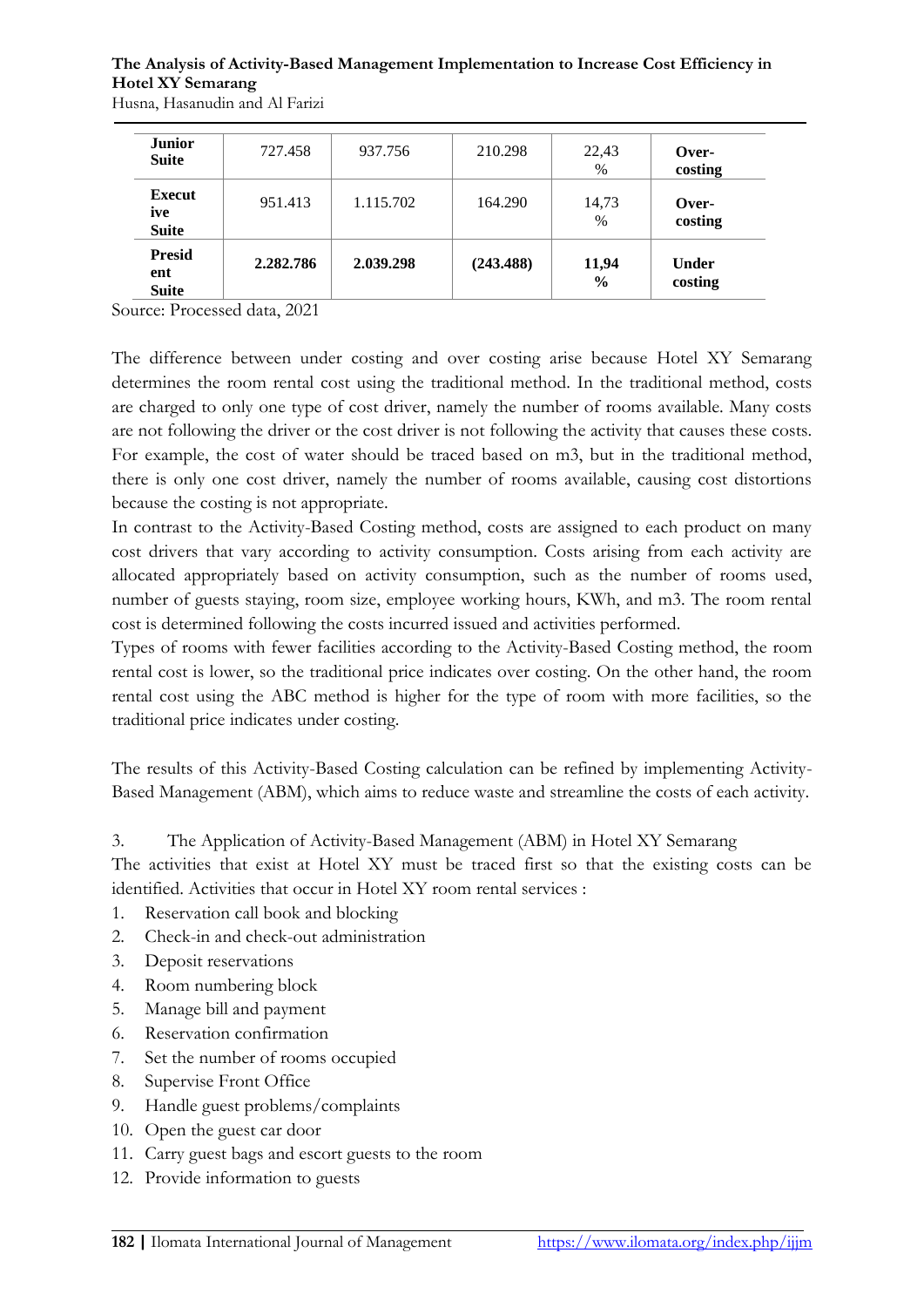- 13. Shuttle service airport and railway station 14. Prepare and clean the room
- 15. Clean the area around the room
- 16. Decorate a hotel room
- 17. Supervise housekeeping
- 18. Checking room
- 19. Supervise engineering
- 20. Prepare breakfast
- 21. Deliver breakfast to the guest room
- 22. Take plates and glasses that have been used
- 23. Wash and clean the dirty plates and glasses
- 24. Collect linens and employee uniforms
- 25. Hand over linen and employee uniforms to the third parties
- 26. Re-check the cleanliness of linen and employee uniforms
- 27. Store clean linen and employee uniforms
- 28. Electricity consumption
- 29. Water usage
- 30. Provide office supplies
- 31. Garbage retribution payment
- 32. Payment of telephone and internet costs for administration and general department
- 33. Payment of electricity for administration and general department
- 34. Sales visit/sales call, sales trip, roadshow, sales blitz
- 35. Telemarketing
- 36. Collaborate with the media
- 37. Create the content on social media
- 38. Prepare facilities such as bed, sofa, safety deposit box, hairdryers, and others
- 39. Maintenance of Building
- 40. Maintenance of Vehicle
- 41. Maintenance of Equipment
- 42. Deluxe Room Depreciation
- 43. Junior Suite Depreciation
- 44. Executive Suite Depreciation
- 45. President Suite Depreciation
- 46. Land and Building Tax Payment

After dividing the existing activities in the hotel room rental service, the next step is to divide the value-added and non-value-added activities so as to produce efficient activities to reduce costs incurred. This cost grouping is then reduced and eliminated so that the costs of non-value added activities can be reduced. Table 3 presented activities that are grouped into value-added and nonvalue added activities.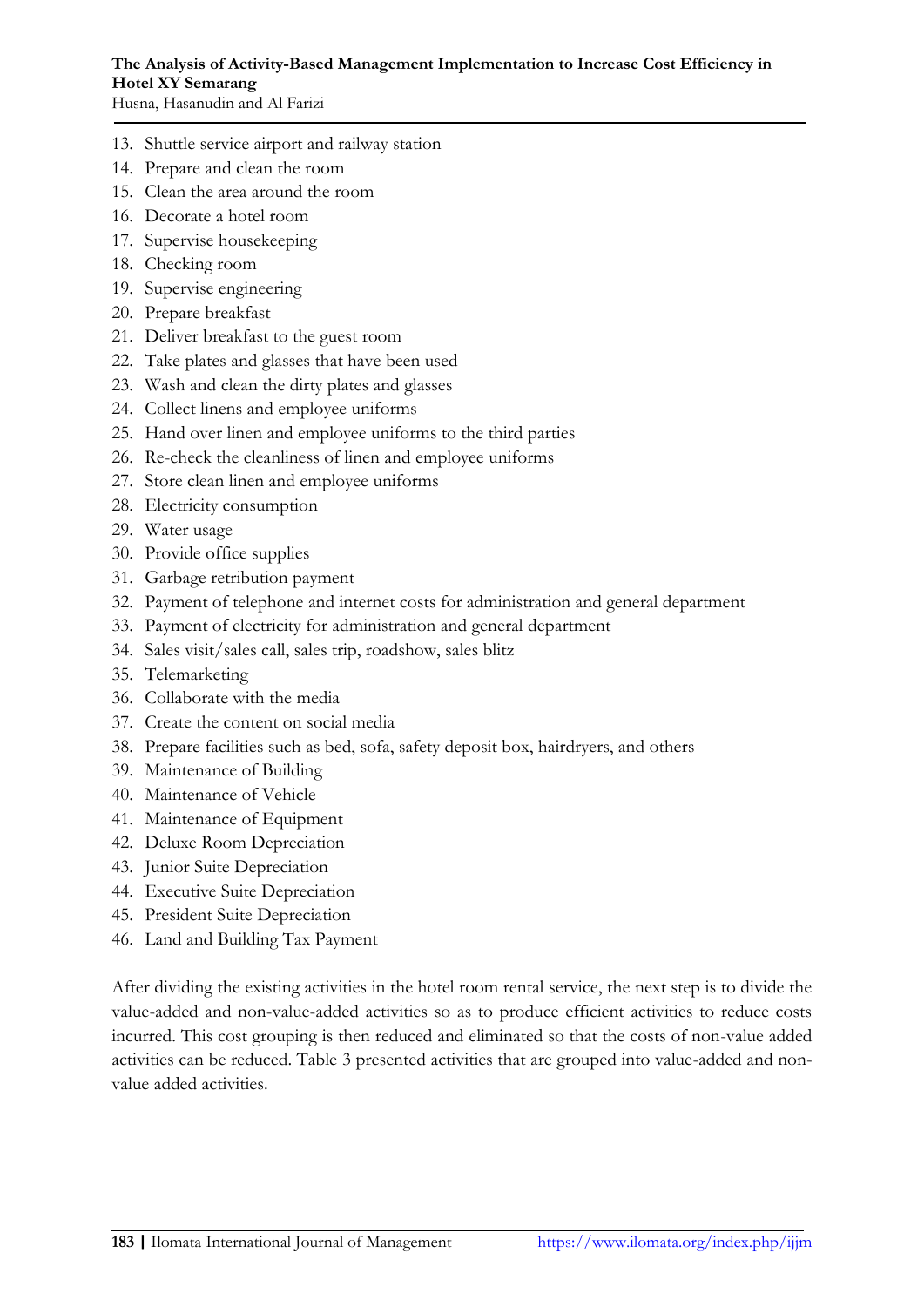Husna, Hasanudin and Al Farizi

| Activity                              | <b>Activity Cost</b> | VA            | $NVA$ $(Rp)$ |
|---------------------------------------|----------------------|---------------|--------------|
|                                       | (Rp)                 | (Rp)          |              |
| Room Usage Activities                 |                      |               |              |
| Reservation call book and<br>blocking | 30.827.938           | 30.827.938    |              |
| Check-in<br>check-<br>and             | 123.311.751          | 123.311.751   |              |
| out                                   |                      |               |              |
| administration                        |                      |               |              |
| Deposit reservations                  | 61.655.876           | 61.655.876    |              |
| Room numbering block                  | 61.655.876           |               | 61.655.876   |
| Manage bill and payment               | 123.311.751          | 123.311.751   |              |
| <b>Reservation Confirmation</b>       | 92.483.814           |               | 92.483.814   |
| Set the number of occupied rooms      | 61.655.876           |               | 61.655.876   |
| <b>Supervise Front Office</b>         | 61.655.876           | 61.655.876    |              |
| Handle guest                          | 12.331.175           | 12.331.175    |              |
| problems/complaints                   |                      |               |              |
| Open the guest car door               | 12.331.175           | 12.331.175    |              |
| Carry guest bags and escort           | 12.331.175           | 12.331.175    |              |
| guests to                             |                      |               |              |
| the room                              |                      |               |              |
| Provide information to guests         | 12.331.175           | 12.331.175    |              |
| Shuttle service airport and           | 12.331.175           | 12.331.175    |              |
| railway                               |                      |               |              |
| station                               |                      |               |              |
| Prepare and clean the room            | 369.935.254          | 369.935.254   |              |
| Clean the area around the room        | 123.311.751          | 123.311.751   |              |
| Decorate a hotel room                 | 61.655.876           | 61.655.876    |              |
| Supervise housekeeping                | 184.967.627          | 184.967.627   |              |
| Checking room                         | 184.967.627          |               | 184.967.627  |
| Supervise engineering                 | 369.935.254          | 369.935.254   |              |
| Total                                 | 1.972.988.023        | 1.572.224.831 | 400.763.192  |

Table 3. Cost of Value-Added and Non-Value-Added Activities

| <b>Breakfast Activities</b>       |               |               |            |
|-----------------------------------|---------------|---------------|------------|
| Prepare breakfast                 | 499.635.531   | 499.635.531   |            |
| Deliver breakfast to the guest    | 214.129.513   | 214.129.513   |            |
| room                              |               |               |            |
| Take plates and glasses that have | 356.882.522   | 356.882.522   |            |
| been                              |               |               |            |
| used                              |               |               |            |
| Wash and clean dirty plates       | 142.753.009   | 142.753.009   |            |
| and                               |               |               |            |
| glasses                           |               |               |            |
| Total                             | 1.213.400.575 | 1.213.400.575 |            |
|                                   |               |               |            |
| Laundry Activities                |               |               |            |
| Collect employee linens and       | 99.614.594    | 99.614.594    |            |
| uniforms                          |               |               |            |
| Hand over<br>linen<br>and         | 99.614.594    | 99.614.594    |            |
| employee                          |               |               |            |
| uniforms to third parties         |               |               |            |
| cleanliness<br>Re-check<br>the    | 199.229.188   | 199.229.188   |            |
| of                                |               |               |            |
| employees' linen and uniforms     |               |               |            |
| Store clean linen and             | 99.614.594    |               | 99.614.594 |
| employee                          |               |               |            |
| uniforms                          |               |               |            |
|                                   |               |               |            |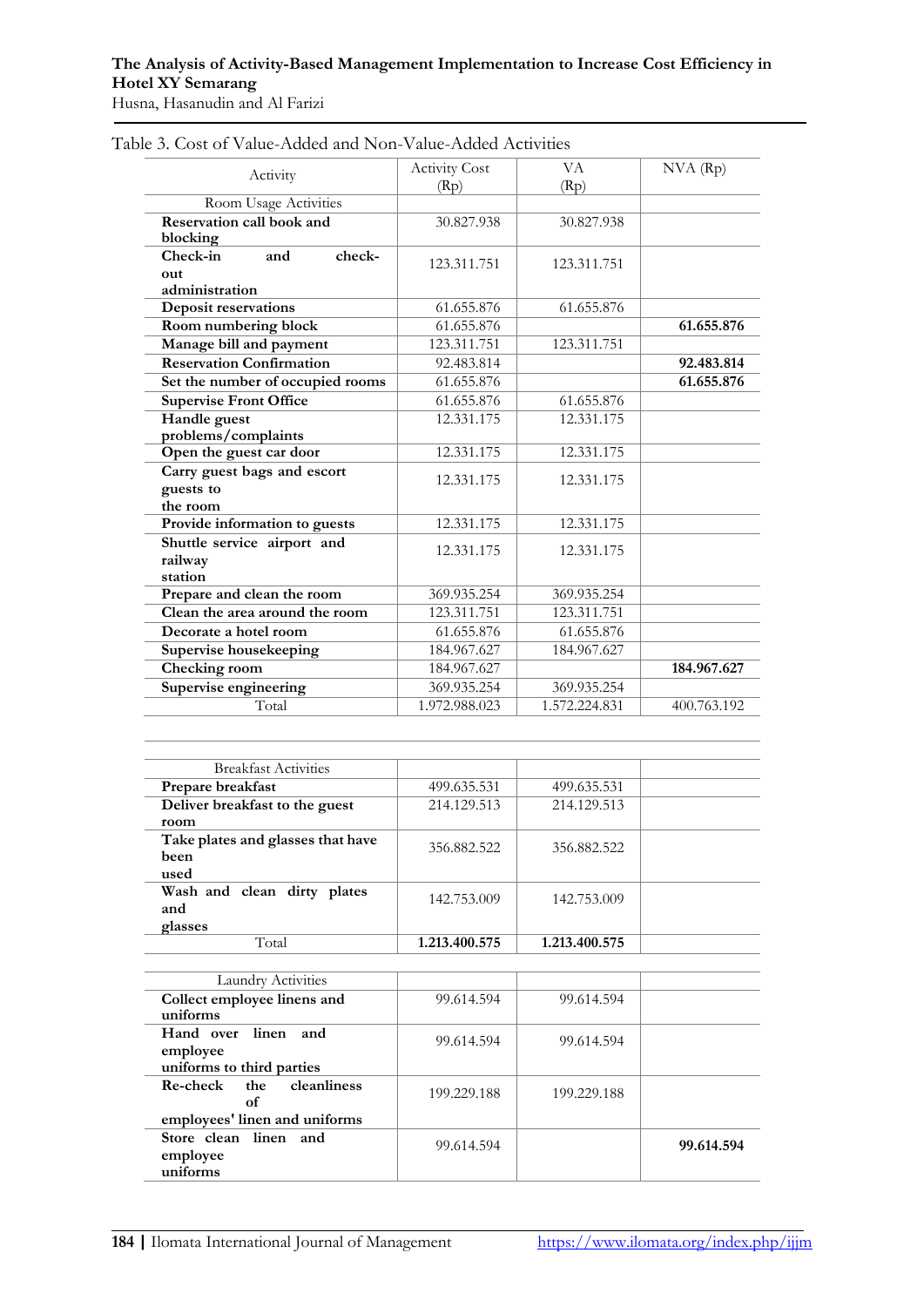Husna, Hasanudin and Al Farizi

| Total                                                               | 498.072.970   | 398.458.376   | 99.614.594  |
|---------------------------------------------------------------------|---------------|---------------|-------------|
|                                                                     |               |               |             |
| <b>Electricity Consumption</b>                                      |               |               |             |
| Total                                                               | 1.493.511.025 | 1.493.511.025 |             |
| Water Usage                                                         |               |               |             |
| Total                                                               | 539.133.000   | 539.133.000   |             |
|                                                                     |               |               |             |
| Administration and General                                          |               |               |             |
| Activities                                                          |               |               |             |
| Provide office supplies                                             | 182.362.158   | 182.362.158   |             |
| Garbage retribution payment                                         | 43.991.000    | 43.991.000    |             |
| Administration and general use                                      | 52.477.614    | 52.477.614    |             |
| of                                                                  |               |               |             |
| telephone and internet                                              |               |               |             |
| Use of electricity for                                              | 177.074.624   | 177.074.624   |             |
| administration                                                      |               |               |             |
| and general                                                         |               |               |             |
| Total                                                               | 455.905.396   | 455.905.396   |             |
| Marketing Activities                                                |               |               |             |
| Sales visit/sales call,<br>sales                                    |               |               |             |
| trip,                                                               | 218.830.639   | 54.707.660    | 164.122.979 |
| roadshow, sales blitz                                               |               |               |             |
| Telemarketing                                                       | 87.532.256    | 17.506.451    | 70.025.804  |
| Collaborate with the media                                          | 43.766.128    | 43.766.128    |             |
| Create the content on social media                                  | 43.766.128    | 43.766.128    |             |
| Total                                                               | 393.895.150   | 159.746.366   | 234.148.784 |
|                                                                     |               |               |             |
| <b>Setting Up Facilities</b>                                        |               |               |             |
| Total                                                               | 677.821.391   | 677.821.391   |             |
|                                                                     |               |               |             |
| Repair and Maintenance Activities<br><b>Maintenance of Building</b> | 246.740.454   | 246.740.454   |             |
| <b>Maintenance of Vehicle</b>                                       |               |               |             |
|                                                                     | 164.493.636   | 164.493.636   |             |
| Maintenance of Equipment                                            | 164.493.636   | 164.493.636   |             |
| Total                                                               | 575.727.726   | 575.727.726   |             |
| Building                                                            |               |               |             |
| <b>Deluxe Room Depreciation</b>                                     | 769.022.710   | 769.022.710   |             |
| <b>Junior Suite Depreciation</b>                                    | 194.052.460   | 194.052.460   |             |
|                                                                     |               |               |             |
| <b>Executive Suite Depreciation</b>                                 | 50.669.253    | 50.669.253    |             |
| <b>President Suite Depreciation</b>                                 | 22.280.097    | 22.280.097    |             |
| Total                                                               | 1.036.024.520 | 1.036.024.520 |             |
|                                                                     |               |               |             |
| Land and Building Tax                                               |               |               |             |
| Total                                                               | 430.666.667   | 430.666.667   |             |
| <b>TOTAL</b>                                                        |               |               |             |

Source: Processed data, 2021

Based on the costs that have been classified previously, it is possible to eliminate and reduce non-value-added activities so that the costs of non-value-added activities can be reduced.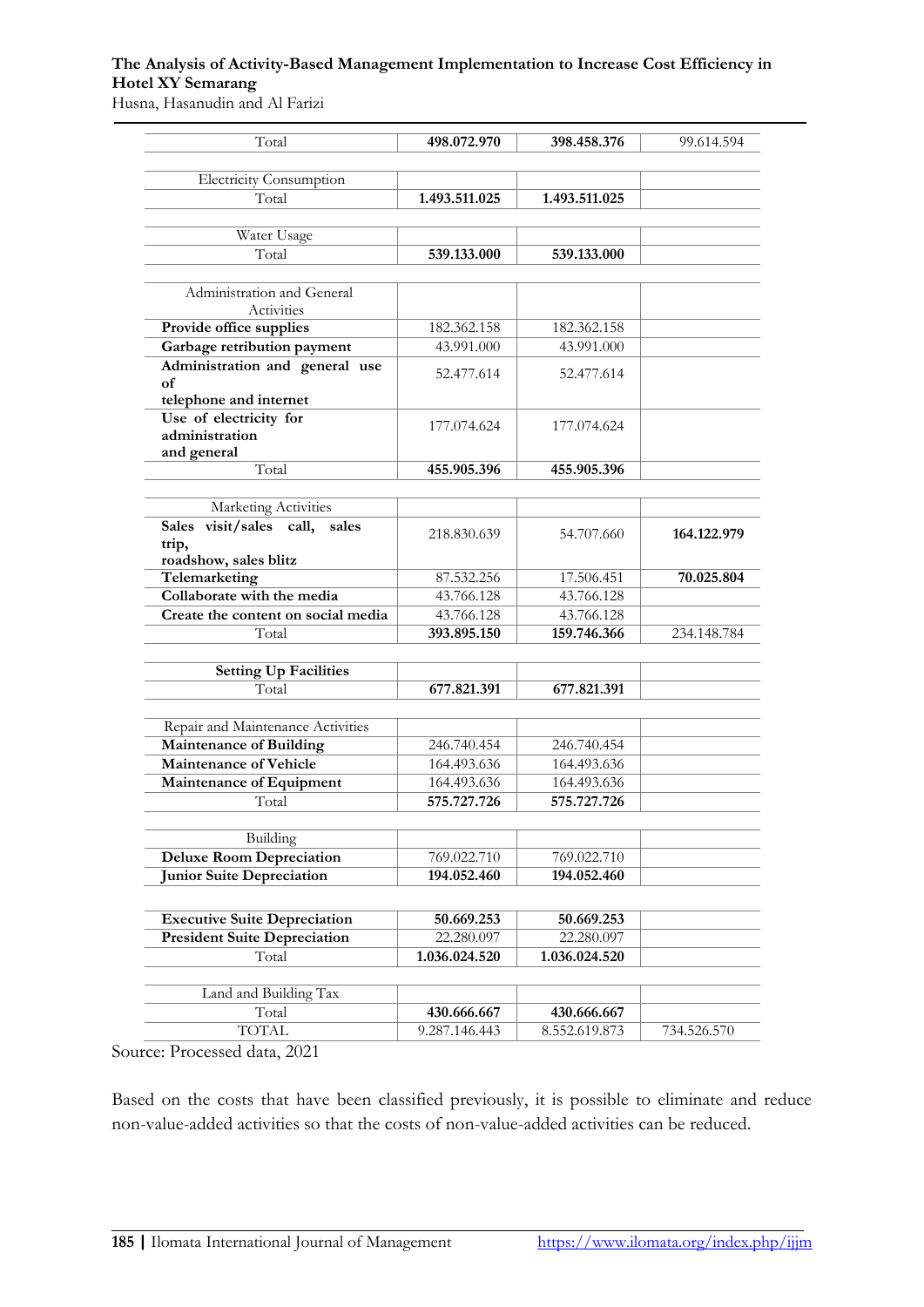Activities that do not contribute to meet customer or organizational needs (non-value- added activities) can be reduced by activity elimination, activity reduction, activity sharing, and activity selection to reduce costs.

|  | Table 4. Cost Reduction of Non-Value-Added Activities (NVA) at Hotel XY Semarang |
|--|----------------------------------------------------------------------------------|
|  |                                                                                  |

| Non-Value-Added Activities (NVA)                             | Activity<br>Costs<br>(Rp) | Elimination/<br>Reduction<br>$(\%)$ | <b>Total Cost</b><br>Reduction |
|--------------------------------------------------------------|---------------------------|-------------------------------------|--------------------------------|
| Room numbering block                                         | 61.655.876                | $100\%$                             | 61.655.876                     |
| <b>Reservation Confirmation</b>                              | 92.483.814                | $100\%$                             | 92.483.814                     |
| Set the number of occupied rooms                             | 61.655.876                | $100\%$                             | 61.655.876                     |
| Checking room                                                | 184.967.627               | $100\%$                             | 184.967.627                    |
| Store clean linen and employee<br>uniforms                   | 99.614.594                | $100\%$                             | 99.614.594                     |
| Sales visit/sales call, sales trip,<br>roadshow, sales blitz | 218.830.639               | 75%                                 | 164.122.979                    |
| Telemarketing                                                | 87.532.256                | 80%                                 | 70.025.804                     |
| Total                                                        |                           |                                     | 734.526.570                    |

Source: Processed data, 2021

The following is an explanation from table 4 regarding non-value-added activities at Hotel XY Semarang:

1. Room numbering block

This activity has no added value because it does not result in a change in conditions. This activity has the same benefits as the call book and blocking reservation activity to block rooms that have been booked by guests so that the cost of this activity can be eliminated by 100%.

2. Reservation Confirmation

This activity is an activity to reconfirm to guests to ensure guests stay or not. If the guest does not book, the room can be resold to other guests. In addition, by confirming the reservation, the reserved hotel room can be prepared in advance. Front office employees must also confirm reservations through travel agents through the system. This activity does not add value because the previous activity can do it, namely call book reservation and blocking, so the cost of this activity can be eliminated by 100%.

3. Set the number of occupied rooms

This activity does not add value because the previous activity can achieve it, namely call book reservation and blocking. If the employee has confirmed the number of rooms to be booked, he can also ensure how many rooms are prepared to be occupied. Therefore, the cost of this activity can be eliminated by 100%.

4. Checking Room

This activity does not add value because it has the same function as the housekeeping supervision activity, so that the cost of this activity can be eliminated by 100%.

5. Store clean linen and employee uniforms

This activity is carried out after linen and employee uniforms are checked for cleanliness and condition. Furthermore, clean linen and employee uniforms can be stored. This activity is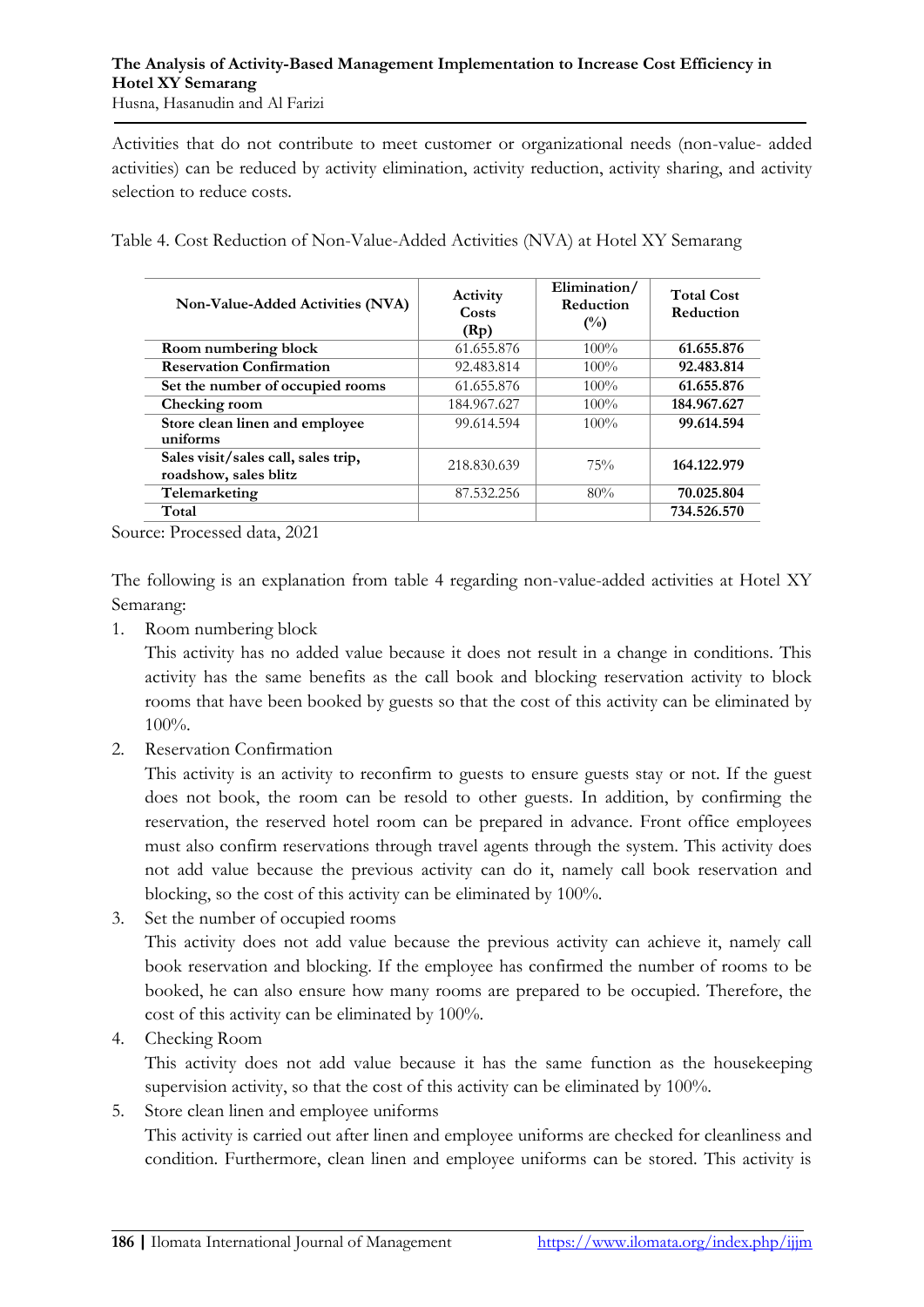non-value- added because it does not support other activities to be carried out to be eliminated by 100%.

6. Sales visit/sales call, sales trip, roadshow, sales blitz

This activity is beneficial for the hotel but does not increase customer value, so it is classified as a non-value-added activity. In addition, this activity also does not support other activities to be carried out. The essence of this activity can be maximized by promotion through social media to streamline costs. Therefore, the cost of this activity can be reduced by 75%, and 25% is maintained. This activity supports the hotel business to expand its marketing reach.

7. Telemarketing

The sales department carries out this activity to find a business by phone. This activity includes activities that do not add value because it does not support other activities to be carried out. This activity can also be achieved by other activities, namely sales visits/sales calls. Marketing by phone only differs in method from direct marketing so that the cost of this activity can be reduced by 80%. The remaining 20% can be maintained because this activity is an important activity for the sales department.

Based on the analysis and calculations, the total activity cost of all hotel room rental services is Rp. 9.287.146.443,-. After reducing costs, value-added activities generate costs of Rp. 8.552.619.873,- and non-value-added activities generate costs of Rp. 734.526.570,-. Value-added activities can be considered for Hotel XY Semarang to be maintained. In contrast, non-valueadded activities can be eliminated to increase cost efficiency in room rental services for Hotel XY Semarang.

The following is the calculation of the percentage change in costs after implementing Activity-Based Management (ABM) at Hotel XY Semarang.

Cost Efficiency = 
$$
\frac{\text{Non-value} - \text{added activity costs}}{\text{The costs before implementing ABM}}
$$
  
=  $\frac{\text{Rp } 734.526.570, - \mathbf{x} 100\%}{\text{Rp } 9.287.146.443, -}$   
=  $7,91\%$ 

Thus, implementing Activity-Based Management to eliminate non-value-added activities can facilitate the management of Hotel XY Semarang to increase cost efficiency by 7,91%.

## 4. Hypothesis Testing

This hypothesis test begins with the Data Normality Test to determine whether the data presented is normally distributed or not.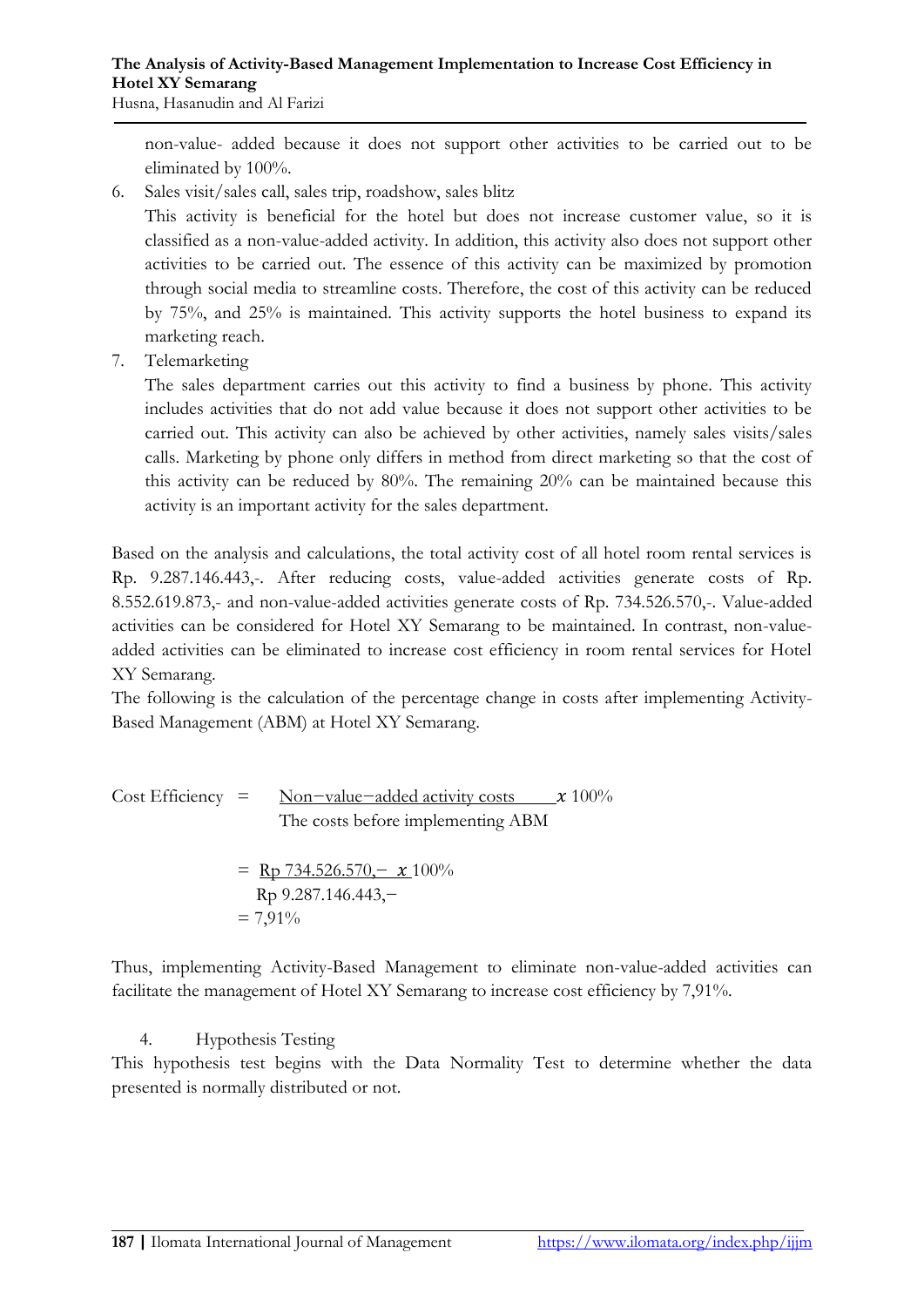### Table 5. Test of Normality

|                   | Kolmogorov-Smirnov <sup>a</sup> |    |      |                   | Shapiro-Wilk |      |
|-------------------|---------------------------------|----|------|-------------------|--------------|------|
|                   | <b>Statistics</b>               | dt | Sig. | <b>Statistics</b> | df           | Sig. |
| <b>Before ABM</b> | .257                            | 46 | .000 | .657              | 46           | .000 |
| <b>After ABM</b>  | .245                            | 46 | .000 | .662              | 46           | .000 |

a. Lilliefors Significance Correction

Source: Processed data, 2021

Based on the normality test table above, the significance value of activity costs before and after implementing the Activity-Based Management method is 0.000, less than 0.05, indicating that the data is not normally distributed. The paired t-test cannot be performed.

Wilcoxon Test

The alternative used if the paired t-test cannot be done because the data is not normally distributed is the Wilcoxon test [\(Sari & Wardani, 2016\).](#page-17-13) Decision-making in this test is based on probability. If the probability value is more than 0,05, then H0 is accepted, but if the probability value is less than 0,05, then H0 is rejected. Wilcoxon test results in this study are as follows.

Table 6. Descriptive Statistics

|                   | Mean         |    | <b>Std. Deviation</b> | <b>Std. Error Mean</b> |
|-------------------|--------------|----|-----------------------|------------------------|
| <b>Before ABM</b> | 201894487.89 | 46 | 262324472.361         | 38677633,352           |
| After ABM         | 185926518.96 | 46 | 269524645.316         | 39739240.937           |
| __                |              |    |                       |                        |

Source: Processed data, 2021

Table 7. Ranks

|                               |                | N              | Mean Rank | <b>Sum of Ranks</b> |
|-------------------------------|----------------|----------------|-----------|---------------------|
| After ABM -                   | Negative Ranks | $7^{\rm a}$    | 4.00      | 28.00               |
| <b>Before ABM</b>             | Positive Ranks | 0 <sub>p</sub> | .00       | .00                 |
|                               | Ties           | 39c            |           |                     |
|                               | Total          | 46             |           |                     |
| a. After ABM < Before ABM     |                |                |           |                     |
| b. After $ABM >$ Before $ABM$ |                |                |           |                     |
| c. After $ABM = Before ABM$   |                |                |           |                     |
| $P_1 = 11.0004$               |                |                |           |                     |

Source: Processed data, 2021

#### Table 8. Test Statistics

| After ABM -   |
|---------------|
| <b>Before</b> |
| <b>ABM</b>    |
| $-2.371b$     |
|               |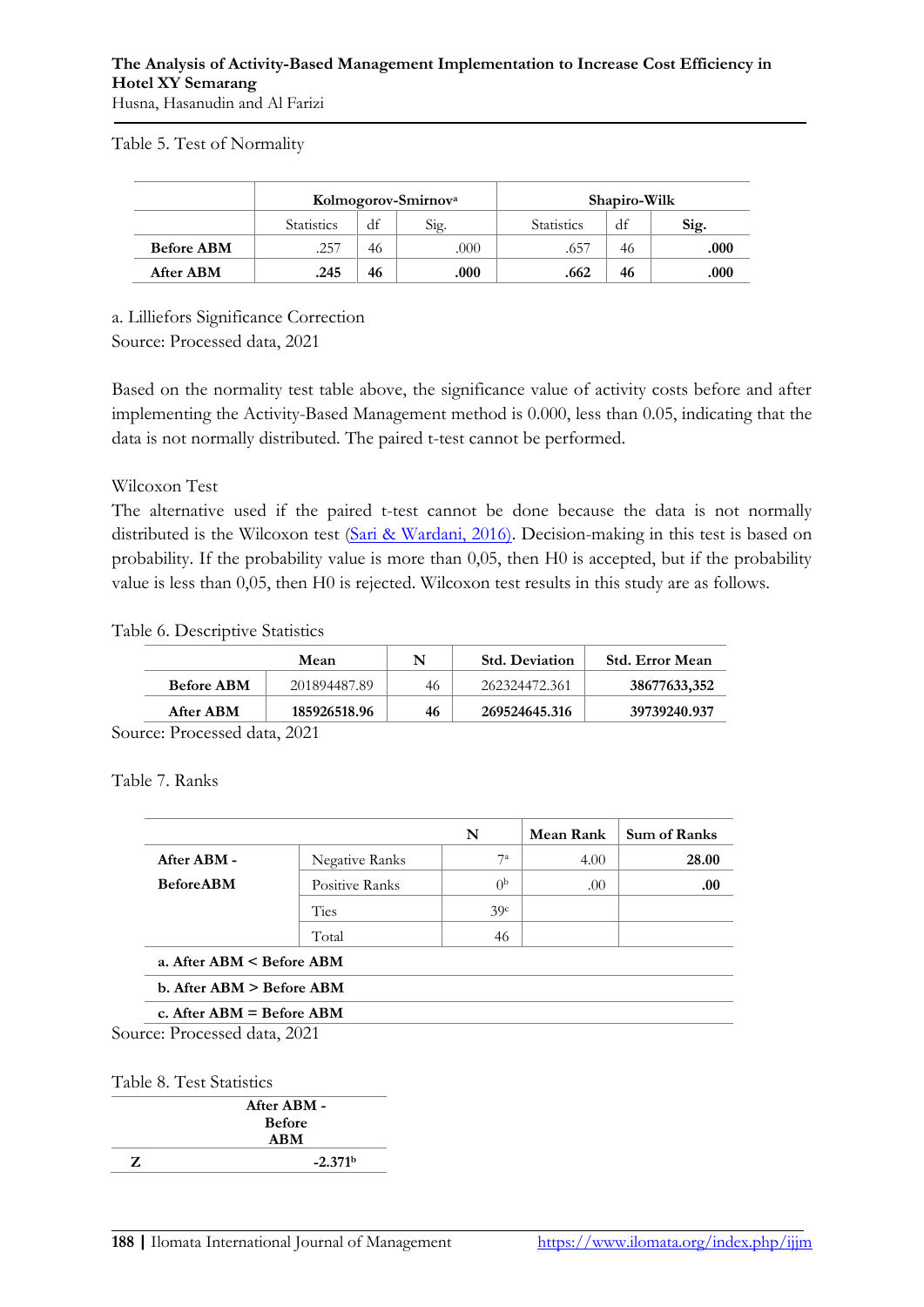Husna, Hasanudin and Al Farizi

| Asymp.  |                                    |
|---------|------------------------------------|
| Sig.    | .018                               |
| tailed) |                                    |
|         | a. Wilcoxon Signed Ranks<br>Test   |
|         | <b>b.</b> Based on positive ranks. |
|         | Source: Processed data, 2021       |

The test results in table 7 show a decrease in the value of activity costs from before applying the ABM method to after using the ABM method, and it is shown in negative ranks.

Based on the results of the SPSS output for the Wilcoxon test shown in table 8 above, it shows two values. Based on the number of z, it is stated in the table that the z count is -

2.371 while the z table can be calculated in the z table with  $=$  5%, then the area of the normal curve is  $50\%$  -  $5\%$  = 45% or 0,45. In table z, for an area of 0.45, the z table number is -1.645. It is shown that z count  $\leq$  z table (-2.371  $\leq$  -1.645), then H0 is rejected, or there is a difference.

In addition to concluding the calculated z value, it can be seen the Asymp. Sig (2- tailed) that the value is 0,018. It is proven that the probability value is less than 0,05, i.e.  $0,018 \le 0,05$ . Thus H0 is rejected, and H1 is accepted, which means that there is a significant difference between activity costs before and after implementing the Activity-Based Management method.

To strengthen the two results above, in table 6, it can be seen that of the 46 activity costs inputted into the SPSS application, seven activity costs are categorized as negative ranks, or after implementing Activity-Based Management, the cost of these activities is reduced. In table 4.32, it can also be seen that the mean value after the implementation of Activity Based Management is smaller than before implementing Activity-Based Management. It means that the implementation of the Activity-Based Management method can reduce activity costs.

Based on the overall results and discussion, the implementation of Activity-Based Management can analyze value-added and non-value-added activities. Activities that are not added value can be eliminated or reduced so that the costs incurred can also be reduced to create cost efficiency.

### **CONCLUSION**

1. As the research object, Hotel XY Semarang still uses conventional methods when calculating the room rental cost based on the estimated costs incurred. It causes cost distortion. This cost distortion occurs because the traditional method charges costs based on only one type of cost driver, namely the number of rooms available.

In comparison, the Activity Based Costing method assigns cost to each room type appropriately based on the consumption of each activity. The charges are based on the number of rooms used, the number of guests staying, KWh, room size, and labour hours, m3, so that the room rental cost is more appropriate with the costs incurred and the activities carried out. It means that determining the room rental cost based on the Activity Based Costing method is more appropriate because it does not cause cost distortions like the traditional method applied by Hotel XY Semarang.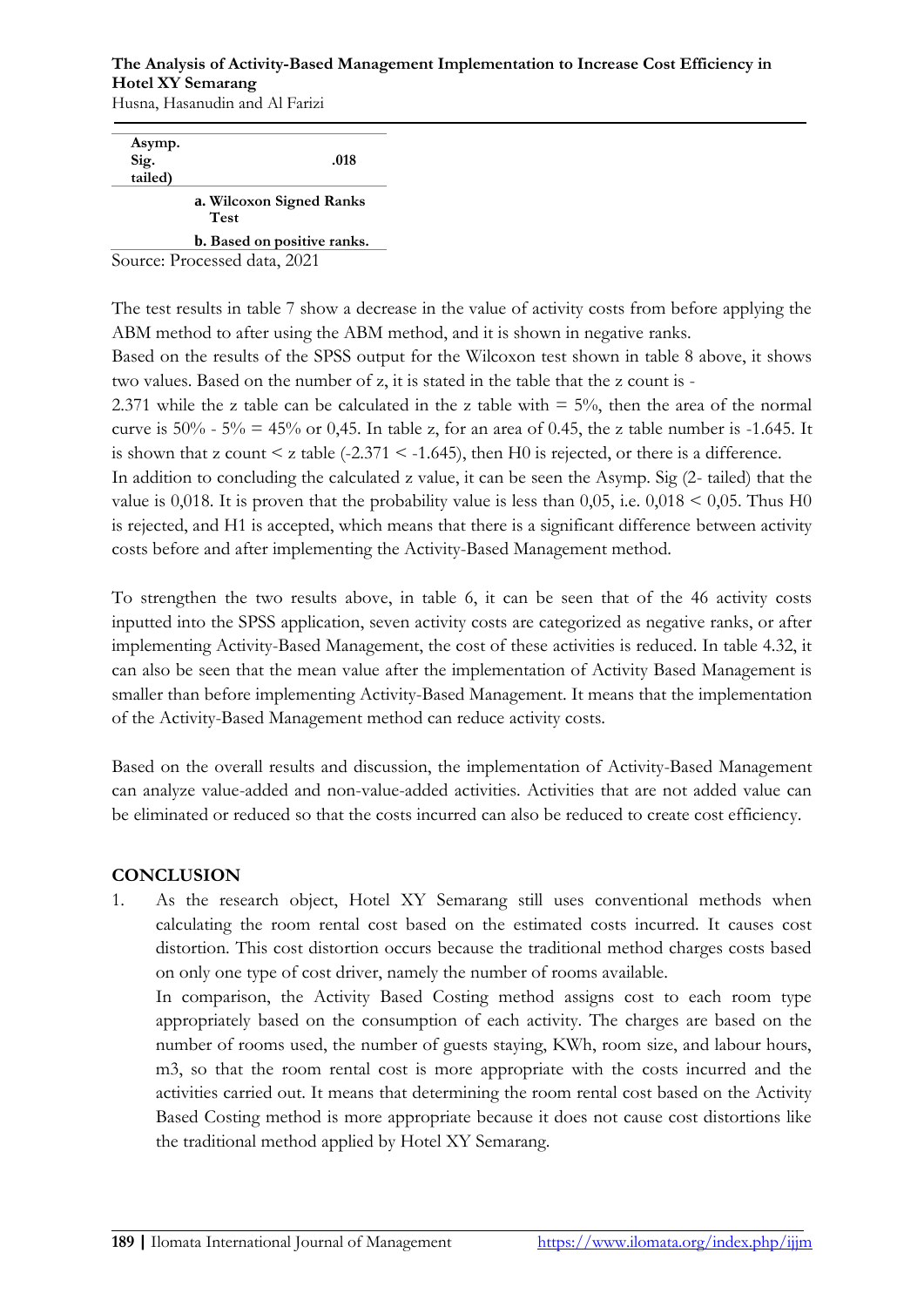- 2. Based on the information obtained from the Activity-Based Costing implementation to streamline costs, it can be continued with Activity-Based Management (ABM). The results showed that with the implementation of Activity Based Management, Hotel XY Semarang could reduce costs by Rp734.526.570,- of the total activity costs of Rp. 9.287.146.443,-. After implementing the Activity-Based Management method, the activity cost is Rp. 8.552.619.873, or cost efficiency of 7.91% is created. Based on the hypothesis test that has been carried out, it also shows a significant difference between activity costs before and after the implementation of Activity Based Management (ABM). It means that Hotel XY Semarang room rental service activities are still included in non-value added activities, resulting in waste. From 100% of the costs incurred for room rental services, 7.91% can be reduced using the Activity- Based Management method to increase cost- efficiency.
- 3. Implementing Activity-Based Management at Hotel XY Semarang can eliminate nonvalue-added activities such as room numbering blocks, reservation confirmation, managing the number of rooms occupied, checking rooms, and storing clean linen and employee uniforms. In addition, sales visit/sales calls, sales trips, roadshows, sales blitz activities can be reduced by 75% and telemarketing by 80%. It means that not all non-value-added activities must be eliminated but must adapt to the company's needs, such as in the sales and marketing department. Sales visit/sales call activities, sales trips, roadshows, sales blitz still maintain 25% of its activity costs because it can expand the reach of the hospitality business. Likewise, the cost is maintained at 20% for telemarketing activities because it is essential in the sales and marketing department.

### Managerial Implications

- 1. The management of Hotel XY Semarang can apply the Activity- Based Costing method as an alternative to calculating the room rental cost to find out the cost that must be set for each service product so that there is no over costing or under costing. By calculating the correct room rental cost, Hotel XY can determine the right rates according to the company's goals.
- 2. Hotel XY Semarang can implement the Activity-Based Management method to eliminate and reduce activities that do not add value to the company to streamline costs. The costs that cause these activities can be reduced and do not result in wastage of costs.
- 3. In applying the Activity-Based Management method, Hotel XY can review existing activities. Sales activities such as sales visits/sales calls, trips, roadshows, sales blitz, and telemarketing can be reduced by maximizing technology or social media to reduce transportation costs.

### RECOMMENDATIONS

Based on the conclusions and limitations of the study, recommendations for further research are to examine the overall services in the hospitality business, such as apartments, meeting rooms, and grand ballrooms. The Activity-Based Costing method can be applied to calculate the cost of renting apartments, meeting rooms, and grand ballrooms, followed by implementing Activity-

Based Management to eliminate non-value-added activities to reduce costs. In addition, the writer can design systems and procedures and design computer applications for ABC and ABM systems.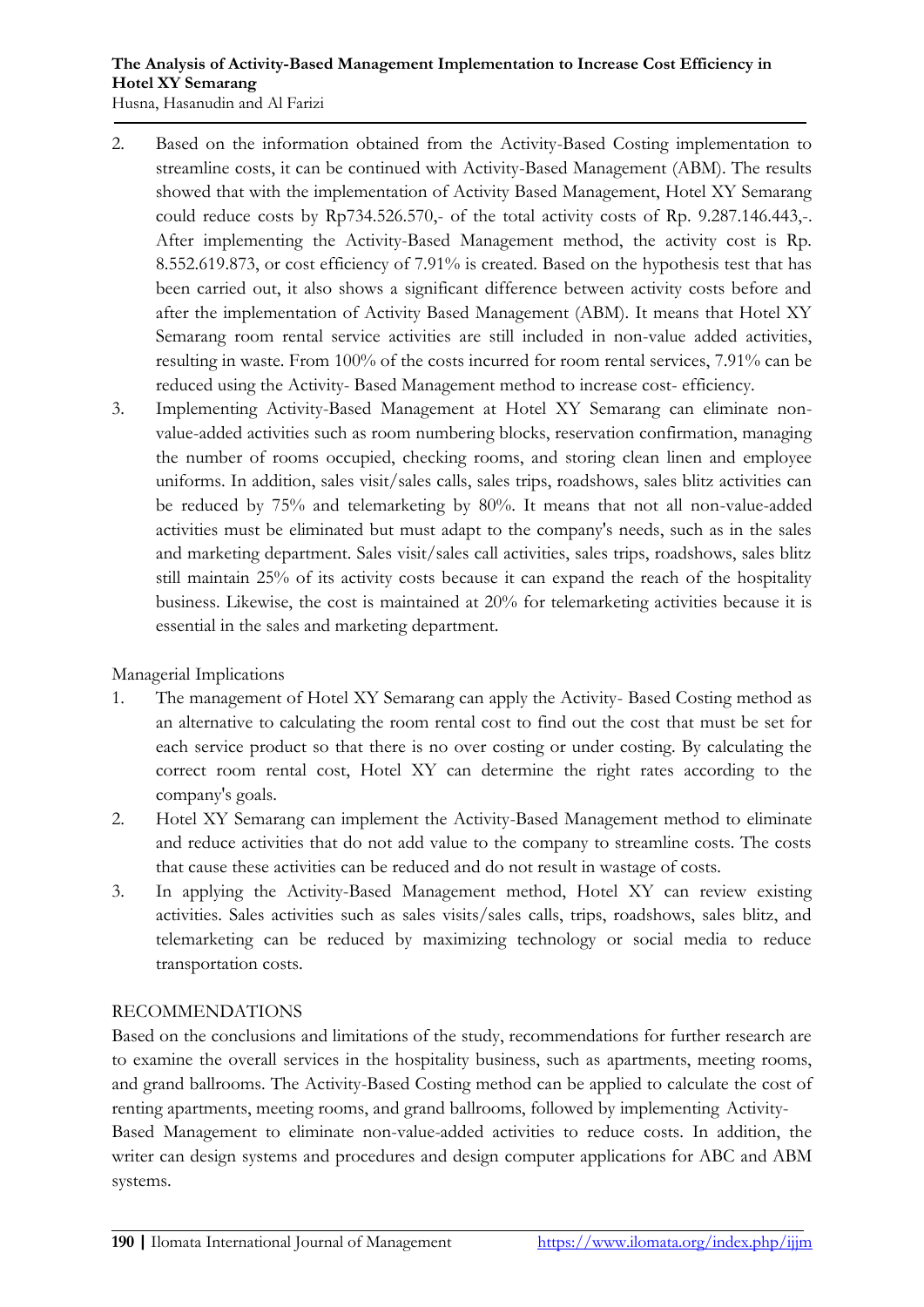#### **REFERENCES**

- <span id="page-16-8"></span>Aprillia, N. R., Asmapane, S., & Gafur, A. (2017). Analisis Penentuan Harga Pokok Pesanan dengan Metode Full Costing. *Jurnal Manajemen Universitas Mulawarman*, *9*(2), 94–104. https://doi.org/http://dx.doi.org/10.29264/jmmn.v9i2.2478
- <span id="page-16-11"></span>Azevedo, J., Duarte, J., & Santos, M. F. (2022). Implementing a business intelligence cost accounting solution in a healthcare setting. *Procedia Computer Science*, *198*, 329–334. https://doi.org/10.1016/j.procs.2021.12.249
- <span id="page-16-4"></span>Burritt, R. L., & Christ, K. L. (2021). Full cost accounting: A missing consideration in global tailings dam management. *Journal of Cleaner Production*, *321*, 129016. https://doi.org/10.1016/j.jclepro.2021.129016
- <span id="page-16-1"></span>Bux, C., & Amicarelli, V. (2022). Material flow cost accounting (MFCA) to enhance environmental entrepreneurship in the meat sector: Challenges and opportunities. *Journal of Environmental Management*, *313*, 115001. https://doi.org/10.1016/j.jenvman.2022.115001
- <span id="page-16-0"></span>Byrne, D. P., Imai, S., Jain, N., & Sarafidis, V. (2022). Instrument-free identification and estimation of differentiated products models using cost data. *Journal of Econometrics*, *228*(2), 278–301. https://doi.org/10.1016/j.jeconom.2021.12.006
- <span id="page-16-5"></span>Carter, W. K., & Usry, M. F. (2015). *Akuntansi Biaya* (13th ed.). Salemba Empat. https://opac.perpusnas.go.id/DetailOpac.aspx?id=673126
- <span id="page-16-14"></span>Creswell, J. W. (2017). *Research Design Pendekatan Kualitatif, Kuantitatif, dan Mixed* (S. Z. Qudsy (ed.); 3rd ed.). Pustaka Pelajar. https://opac.perpusnas.go.id/DetailOpac.aspx?id=1213690
- <span id="page-16-12"></span>D'Onza, G., Greco, G., & Allegrini, M. (2016). Full cost accounting in the analysis of separated waste collection efficiency: A methodological proposal. *Journal of Environmental Management*, *167*, 59–65. https://doi.org/10.1016/j.jenvman.2015.09.002
- <span id="page-16-7"></span>da Silva Stefano, G., Antunes, T. dos S., Lacerda, D. P., Wolf Motta Morandi, M. I., & Piran, F. S. (2022). The impacts of inventory in transfer pricing and net income: Differences between traditional accounting and throughput accounting. *The British Accounting Review*, *54*(2), 101001. https://doi.org/10.1016/j.bar.2021.101001
- <span id="page-16-13"></span>Dunant, C. F., Skelton, A. C. H., Drewniok, M. P., Cullen, J. M., & Allwood, J. M. (2019). A marginal abatement cost curve for material efficiency accounting for uncertainty. *Resources, Conservation and Recycling*, *144*, 39–47. https://doi.org/10.1016/j.resconrec.2019.01.020
- <span id="page-16-3"></span>Fatimah, A., & Santoso, A. A. (2020). Peningkatan Efisiensi Biaya Melalui Activity Based Management. *Jurnal Riset Dan Aplikasi: Akuntansi Dan Manajemen*, *4*(2), 229–238. https://doi.org/10.33795/jraam.v4i2.010
- <span id="page-16-2"></span>Fraiman, D. (2022). A self-organized criticality participative pricing mechanism for selling zeromarginal cost products. *Chaos, Solitons & Fractals*, *158*, 112028. https://doi.org/10.1016/j.chaos.2022.112028
- <span id="page-16-9"></span>Greenberg, R. K., & Wilner, N. A. (2015). Using concept maps to provide an integrative framework for teaching the cost or managerial accounting course. *Journal of Accounting Education*, *33*(1), 16–35. https://doi.org/10.1016/j.jaccedu.2014.11.001
- <span id="page-16-10"></span>Ibrahim, A. E. A., Elamer, A. A., & Ezat, A. N. (2021). The convergence of big data and accounting: innovative research opportunities. *Technological Forecasting and Social Change*, *173*, 121171. https://doi.org/10.1016/j.techfore.2021.121171
- <span id="page-16-6"></span>İncekara, M. (2022). Determinants of process reengineering and waste management as resource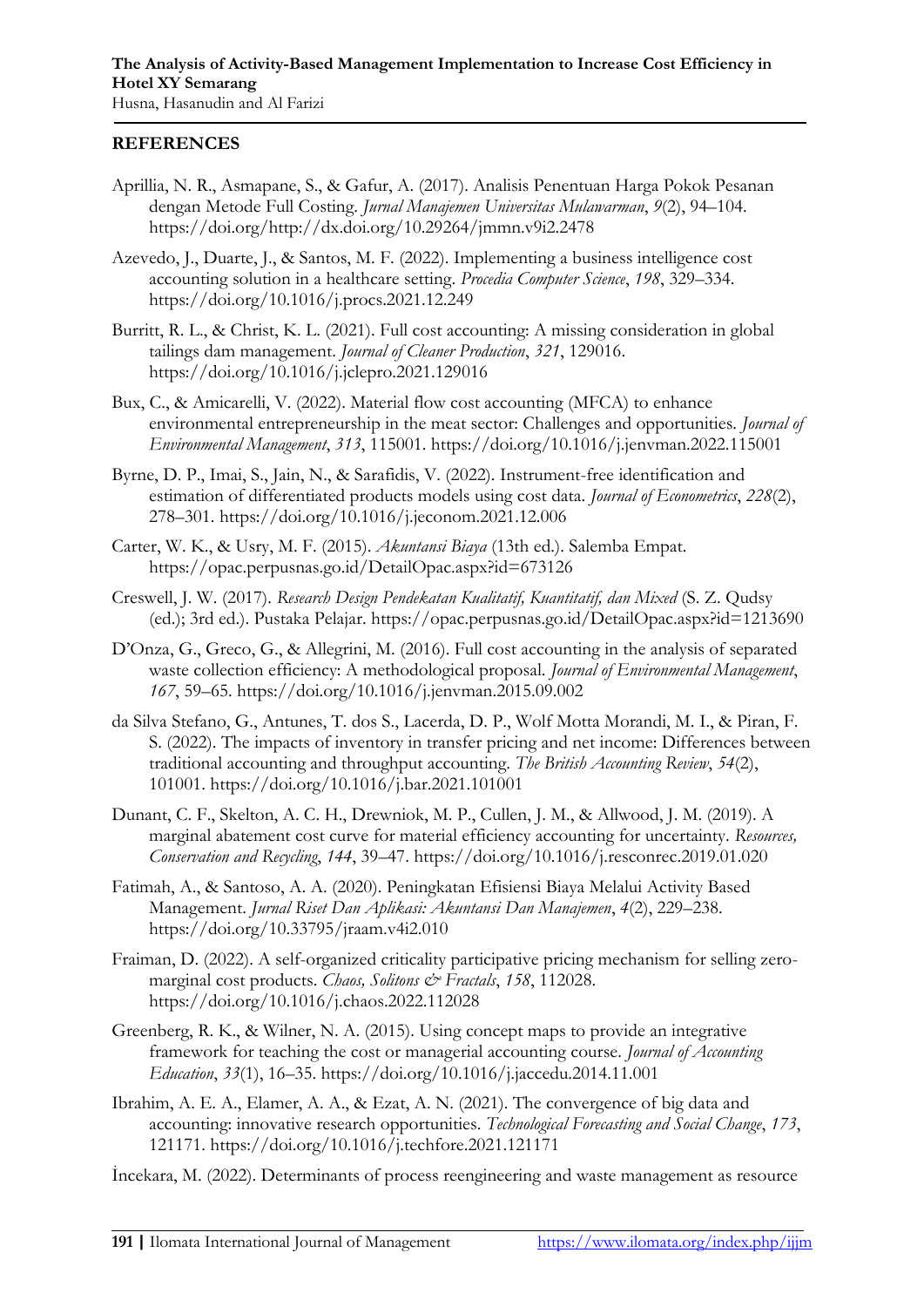efficiency practices and their impact on production cost performance of Small and Medium Enterprises in the manufacturing sector. *Journal of Cleaner Production*, *356*, 131712. https://doi.org/10.1016/j.jclepro.2022.131712

- <span id="page-17-8"></span>Jasinski, D., Meredith, J., & Kirwan, K. (2015). A comprehensive review of full cost accounting methods and their applicability to the automotive industry. *Journal of Cleaner Production*, *108*, 1123–1139. https://doi.org/10.1016/j.jclepro.2015.06.040
- <span id="page-17-5"></span>Kanda, J. (2021). Applications of total expected cost concept to various decision making situations. *Structural Safety*, *88*, 102038. https://doi.org/10.1016/j.strusafe.2020.102038
- <span id="page-17-6"></span>Koolmees, D., Ramkumar, P. N., Hessburg, L., Guo, E., Bernstein, D. N., & Makhni, E. C. (2021). Time-Driven Activity-based Costing for Anterior Cruciate Ligament Reconstruction: A Comparison to Traditional Accounting Methods. *Arthroscopy, Sports Medicine, and Rehabilitation*, *3*(1), e39–e45. https://doi.org/10.1016/j.asmr.2020.08.006
- <span id="page-17-4"></span>Li, J., Qiao, Z., Simeone, A., Bao, J., & Zhang, Y. (2020). An activity theory-based analysis approach for end-of-life management of electric vehicle batteries. *Resources, Conservation and Recycling*, *162*, 105040. https://doi.org/10.1016/j.resconrec.2020.105040
- <span id="page-17-12"></span>Moon, H., Yu, J., Chua, B.-L., & Han, H. (2022). Hotel privacy management and guest trust building: A relational signaling perspective. *International Journal of Hospitality Management*, *102*, 103171. https://doi.org/10.1016/j.ijhm.2022.103171

<span id="page-17-1"></span>Mowen, M. M., Hansen, D. R., & Heitger, D. L. (2017). *Dasar-dasar Akuntansi Manajerial* (C. Sasongko (ed.); 5th ed.). Salemba Empat. https://opac.perpusnas.go.id/DetailOpac.aspx?id=1194044

- <span id="page-17-9"></span>Parker, L. D., & Schmitz, J. (2022). The Reinvented accounting firm office: Impression management for efficiency, client relations and cost control. *Accounting, Organizations and Society*, *98*, 101306. https://doi.org/10.1016/j.aos.2021.101306
- <span id="page-17-10"></span>Piran, F. S., Lacerda, D. P., Camanho, A. S., & Silva, M. C. A. (2021). Internal benchmarking to assess the cost efficiency of a broiler production system combining data envelopment analysis and throughput accounting. *International Journal of Production Economics*, *238*, 108173. https://doi.org/10.1016/j.ijpe.2021.108173
- <span id="page-17-13"></span>Sari, N., & Wardani, R. (2016). *Pengolahan dan Analisa Data Statistika* (1st ed.). Deepublish Publisher. https://opac.perpusnas.go.id/DetailOpac.aspx?id=1143935
- <span id="page-17-2"></span>Schneider, J. A., Mozgova, I., & Lachmayer, R. (2022). Life cycle cost impact of maintenance networks for product-service system fleets. *Procedia CIRP*, *105*, 525–529. https://doi.org/10.1016/j.procir.2022.02.087
- <span id="page-17-11"></span>Sugiyono. (2019). *Metode Penelitian Kuantitatif Kualitatif dan R&D* (I). Alfabeta. https://cvalfabeta.com/product/metode-penelitian-kuantitatif-kualitatif-dan-rd-mpkk/
- <span id="page-17-0"></span>Ticoalu, S. R. (2020). Analisis Efisiensi Pengelolaan Biaya Dengan Penerapan Activity Based Management. (Studi Pada Jasa Rawat Inap RSUD Kota Yogyakarta). *Accounting and Business Information Systems Journal*, *8*(1), 1–13. https://jurnal.ugm.ac.id/abis/article/view/58884
- <span id="page-17-7"></span>Wang, Q., & Wan, G. (2020). Cost accounting methods and periodic-review policies for serial inventory systems. *Computers & Operations Research*, 118, 104902. https://doi.org/10.1016/j.cor.2020.104902
- <span id="page-17-3"></span>Yang, C.-H., Lee, K.-C., & Li, S.-E. (2020). A mixed activity-based costing and resource constraint optimal decision model for IoT-oriented intelligent building management system portfolios. *Sustainable Cities and Society*, *60*, 102142.